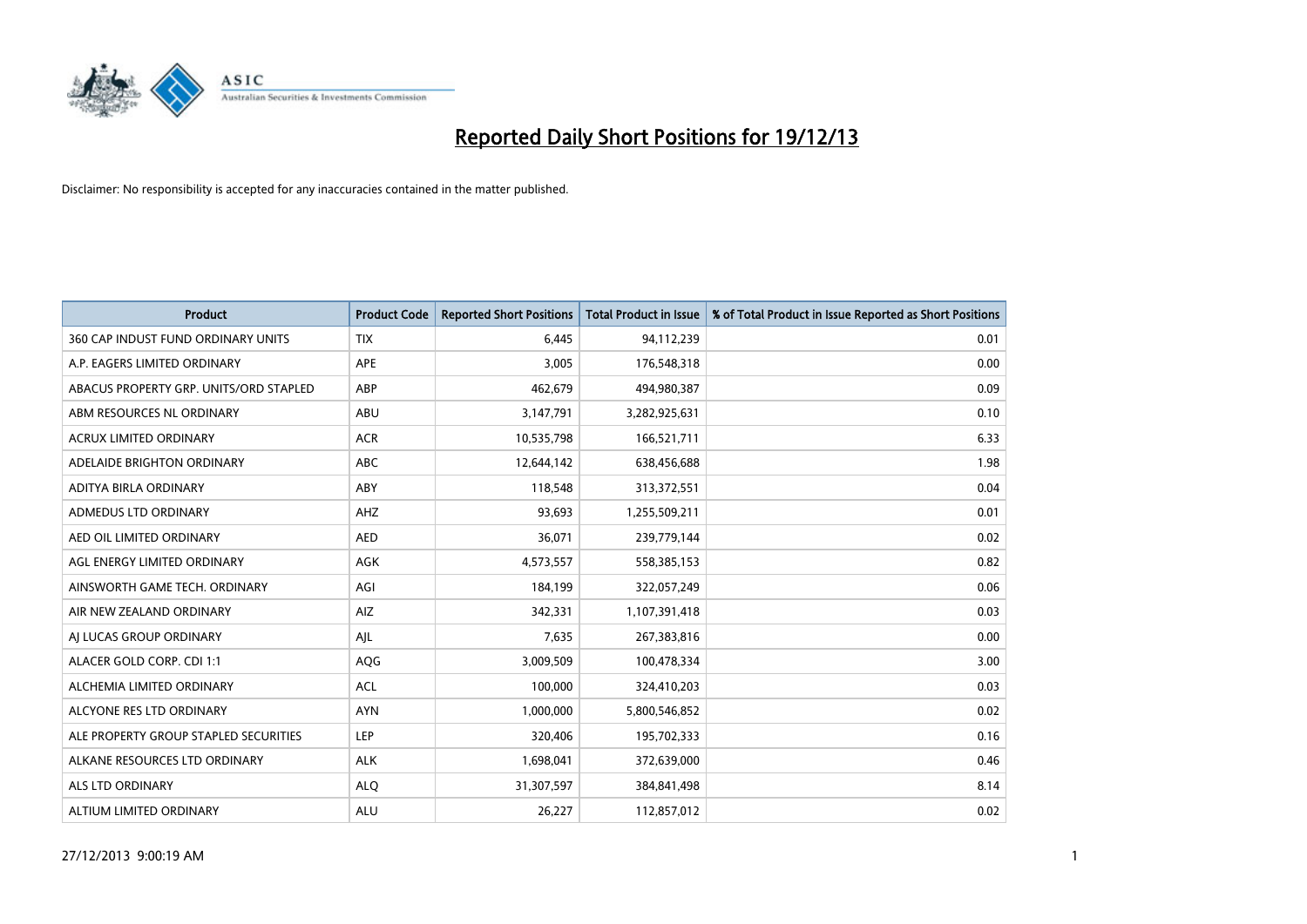

| <b>Product</b>                          | <b>Product Code</b> | <b>Reported Short Positions</b> | <b>Total Product in Issue</b> | % of Total Product in Issue Reported as Short Positions |
|-----------------------------------------|---------------------|---------------------------------|-------------------------------|---------------------------------------------------------|
| ALTONA MINING LTD ORDINARY              | <b>AOH</b>          | 473,174                         | 532,234,704                   | 0.09                                                    |
| ALUMINA LIMITED ORDINARY                | AWC                 | 164,585,908                     | 2,806,225,615                 | 5.87                                                    |
| AMALGAMATED HOLDINGS ORDINARY           | AHD                 | 59,638                          | 157,821,632                   | 0.04                                                    |
| AMCOM TELECOMM. ORDINARY                | AMM                 | 1,549,813                       | 244,557,101                   | 0.63                                                    |
| AMCOR LIMITED ORDINARY                  | AMC                 | 3,697,630                       | 1,206,684,923                 | 0.31                                                    |
| AMP LIMITED ORDINARY                    | AMP                 | 28,534,729                      | 2,957,737,964                 | 0.96                                                    |
| AMPELLA MINING ORDINARY                 | AMX                 | 2,519                           | 248,000,493                   | 0.00                                                    |
| ANSELL LIMITED ORDINARY                 | <b>ANN</b>          | 4,222,638                       | 148,896,387                   | 2.84                                                    |
| ANTARES ENERGY LTD ORDINARY             | <b>AZZ</b>          | 184,205                         | 255,000,000                   | 0.07                                                    |
| ANTEO DIAGNOSTICS ORDINARY              | <b>ADO</b>          | 1,814,860                       | 770,351,591                   | 0.24                                                    |
| ANZ BANKING GRP LTD ORDINARY            | ANZ                 | 5,895,015                       | 2,744,074,473                 | 0.21                                                    |
| APA GROUP STAPLED SECURITIES            | APA                 | 12,973,101                      | 835,750,807                   | 1.55                                                    |
| APN NEWS & MEDIA ORDINARY               | <b>APN</b>          | 15,581,444                      | 661,526,586                   | 2.36                                                    |
| AQUARIUS PLATINUM. ORDINARY             | <b>AOP</b>          | 6,648,131                       | 487,605,536                   | 1.36                                                    |
| AQUILA RESOURCES ORDINARY               | <b>AQA</b>          | 13,558,872                      | 411,804,442                   | 3.29                                                    |
| ARAFURA RESOURCE LTD ORDINARY           | ARU                 | 46,367                          | 441,270,644                   | 0.01                                                    |
| ARB CORPORATION ORDINARY                | ARP                 | 1,750,231                       | 72,481,302                    | 2.41                                                    |
| ARDENT LEISURE GROUP STAPLED SECURITIES | AAD                 | 1,909,996                       | 405,055,708                   | 0.47                                                    |
| ARISTOCRAT LEISURE ORDINARY             | ALL                 | 8,056,547                       | 551,418,047                   | 1.46                                                    |
| ARRIUM LTD ORDINARY                     | ARI                 | 17,130,430                      | 1,361,469,008                 | 1.26                                                    |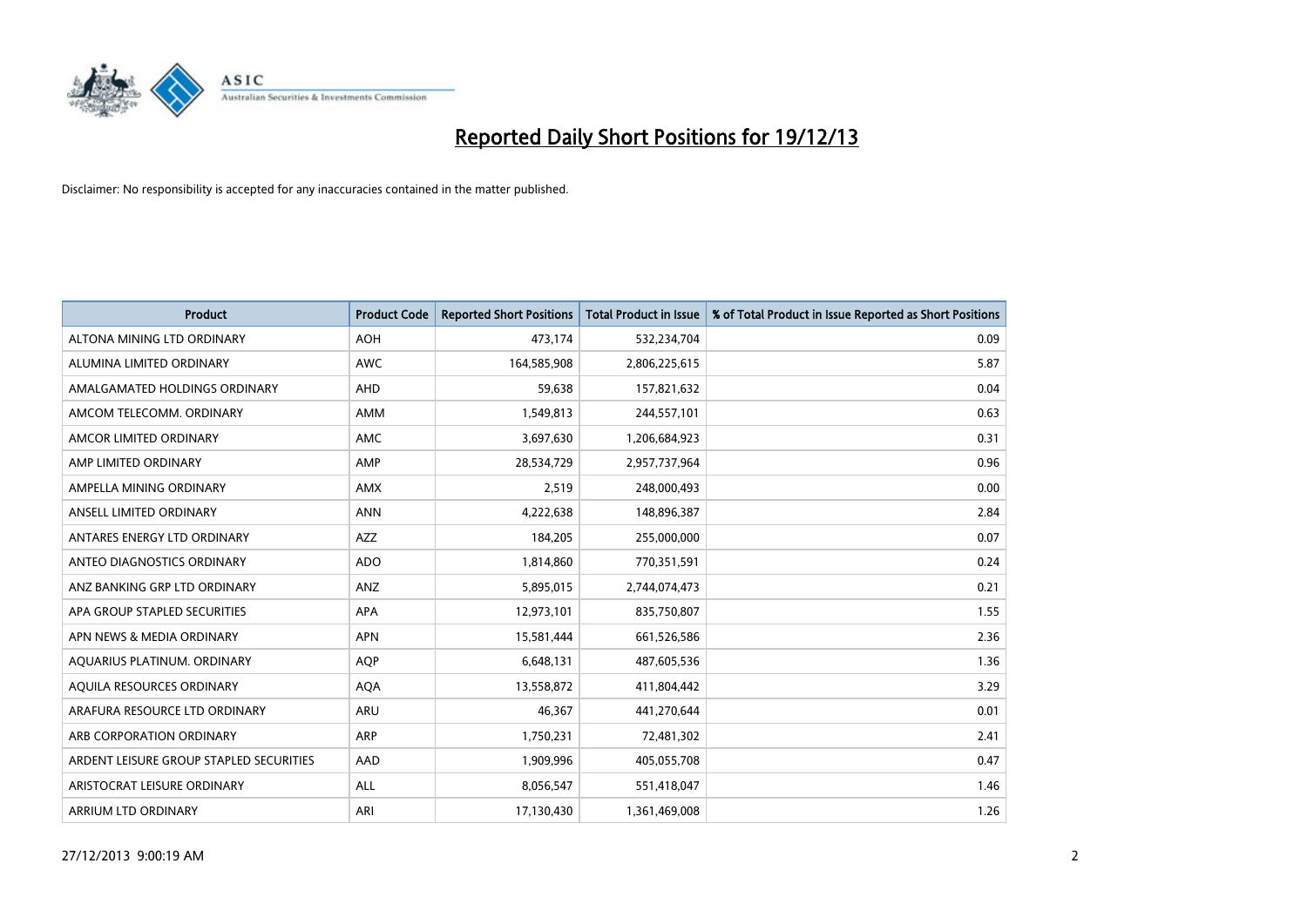

| <b>Product</b>                            | <b>Product Code</b> | <b>Reported Short Positions</b> | <b>Total Product in Issue</b> | % of Total Product in Issue Reported as Short Positions |
|-------------------------------------------|---------------------|---------------------------------|-------------------------------|---------------------------------------------------------|
| ASCIANO LIMITED ORDINARY                  | <b>AIO</b>          | 7,337,507                       | 975,385,664                   | 0.75                                                    |
| ASG GROUP LIMITED ORDINARY                | ASZ                 | 941,844                         | 206,720,839                   | 0.46                                                    |
| ASPEN GROUP ORD/UNITS STAPLED             | APZ                 | 92,314                          | 119,946,366                   | 0.08                                                    |
| ASTRO JAP PROP GROUP STAPLED US PROHIBIT. | AJA                 | 45,273                          | 67,211,752                    | 0.07                                                    |
| ASX LIMITED ORDINARY                      | ASX                 | 3,163,580                       | 193,595,162                   | 1.63                                                    |
| ATLANTIC LIMITED ORDINARY                 | ATI                 | 50,000                          | 154,757,339                   | 0.03                                                    |
| ATLAS IRON LIMITED ORDINARY               | <b>AGO</b>          | 67,787,600                      | 915,496,158                   | 7.40                                                    |
| AUCKLAND INTERNATION ORDINARY             | AIA                 | 747                             | 1,322,564,489                 | 0.00                                                    |
| AURIZON HOLDINGS LTD ORDINARY             | AZJ                 | 29,501,532                      | 2,137,284,503                 | 1.38                                                    |
| <b>AURORA OIL &amp; GAS ORDINARY</b>      | <b>AUT</b>          | 7,828,357                       | 448,785,778                   | 1.74                                                    |
| AUSDRILL LIMITED ORDINARY                 | <b>ASL</b>          | 23,465,858                      | 312,277,224                   | 7.51                                                    |
| AUSENCO LIMITED ORDINARY                  | AAX                 | 3,574,320                       | 148,518,105                   | 2.41                                                    |
| AUSTAL LIMITED ORDINARY                   | ASB                 | 426,834                         | 346, 379, 377                 | 0.12                                                    |
| AUSTBROKERS HOLDINGS ORDINARY             | <b>AUB</b>          | 2,557                           | 59,642,171                    | 0.00                                                    |
| AUSTIN ENGINEERING ORDINARY               | ANG                 | 453,790                         | 73,164,403                    | 0.62                                                    |
| AUSTRALAND PROPERTY STAPLED SECURITY      | <b>ALZ</b>          | 2,459,028                       | 578,324,670                   | 0.43                                                    |
| AUSTRALIAN AGRICULT. ORDINARY             | AAC                 | 3,886,934                       | 532,294,404                   | 0.73                                                    |
| AUSTRALIAN EDUCATION UNITS                | <b>AEU</b>          | 6,940                           | 205,069,661                   | 0.00                                                    |
| AUSTRALIAN FOUNDAT, ORDINARY              | AFI                 | 1,070                           | 1,042,757,713                 | 0.00                                                    |
| AUSTRALIAN INFR LTD ORDINARY              | <b>AIX</b>          | 703,608                         | 620,733,944                   | 0.11                                                    |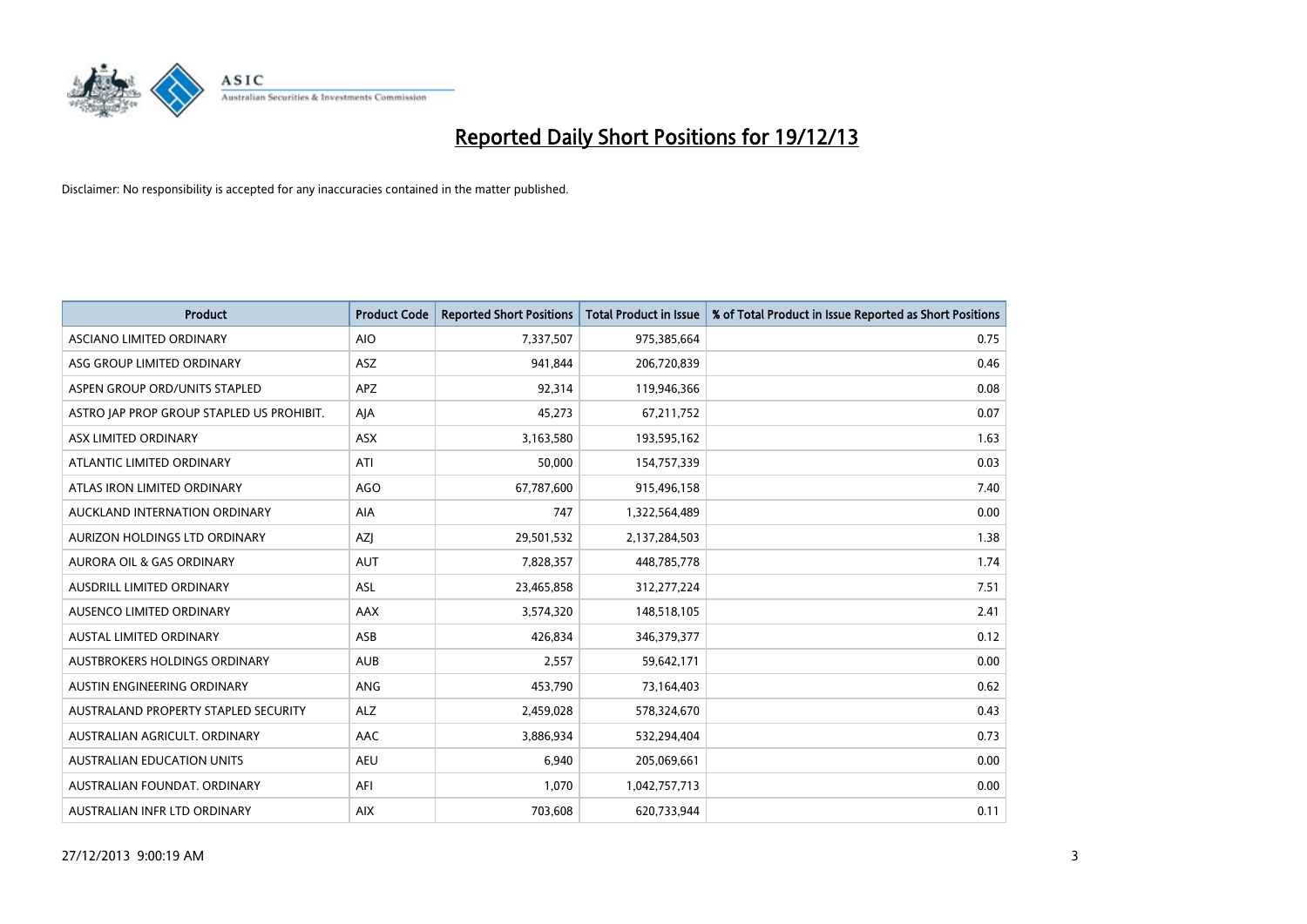

| <b>Product</b>                       | <b>Product Code</b> | <b>Reported Short Positions</b> | <b>Total Product in Issue</b> | % of Total Product in Issue Reported as Short Positions |
|--------------------------------------|---------------------|---------------------------------|-------------------------------|---------------------------------------------------------|
| AUSTRALIAN PHARM, ORDINARY           | API                 | 9,317,051                       | 488,115,883                   | 1.91                                                    |
| AUTOMOTIVE HOLDINGS ORDINARY         | <b>AHE</b>          | 515,154                         | 260,579,682                   | 0.20                                                    |
| AVEO GROUP STAPLED SECURITIES        | <b>AOG</b>          | 15,204,431                      | 500,111,460                   | 3.04                                                    |
| AVIENNINGS LIMITED ORDINARY          | AVI                 | 69,999                          | 384,423,851                   | 0.02                                                    |
| AWE LIMITED ORDINARY                 | <b>AWE</b>          | 1,481,273                       | 522,116,985                   | 0.28                                                    |
| <b>AZONTO PET LTD ORDINARY</b>       | <b>APY</b>          | 41                              | 1,155,765,100                 | 0.00                                                    |
| <b>BANDANNA ENERGY ORDINARY</b>      | <b>BND</b>          | 18,404,491                      | 528,481,199                   | 3.48                                                    |
| BANK OF QUEENSLAND. ORDINARY         | <b>BOQ</b>          | 3,822,720                       | 322,566,581                   | 1.19                                                    |
| <b>BASE RES LIMITED ORDINARY</b>     | <b>BSE</b>          | 7,015,617                       | 561,840,029                   | 1.25                                                    |
| BATHURST RES NZ LTD ORDINARY         | <b>BRL</b>          | 19,399,129                      | 821,457,725                   | 2.36                                                    |
| BC IRON LIMITED ORDINARY             | <b>BCI</b>          | 92,961                          | 123,928,630                   | 0.08                                                    |
| BEACH ENERGY LIMITED ORDINARY        | <b>BPT</b>          | 19,686,824                      | 1,277,958,962                 | 1.54                                                    |
| BEADELL RESOURCE LTD ORDINARY        | <b>BDR</b>          | 33,492,280                      | 790,727,280                   | 4.24                                                    |
| <b>BEGA CHEESE LTD ORDINARY</b>      | <b>BGA</b>          | 89,146                          | 152,107,829                   | 0.06                                                    |
| BENDIGO AND ADELAIDE ORDINARY        | <b>BEN</b>          | 12,045,262                      | 409,977,183                   | 2.94                                                    |
| BENTHAM IMF LTD ORDINARY             | <b>IMF</b>          | 6,865,088                       | 156,113,331                   | 4.40                                                    |
| BERKELEY RESOURCES ORDINARY          | <b>BKY</b>          | 89,341                          | 179,393,323                   | 0.05                                                    |
| BETASHARES ASX RES ETF UNITS         | <b>ORE</b>          | 809,000                         | 3,020,814                     | 26.78                                                   |
| <b>BHP BILLITON LIMITED ORDINARY</b> | <b>BHP</b>          | 4,991,966                       | 3,211,691,105                 | 0.16                                                    |
| <b>BILLABONG ORDINARY</b>            | <b>BBG</b>          | 17,077,060                      | 478,944,292                   | 3.57                                                    |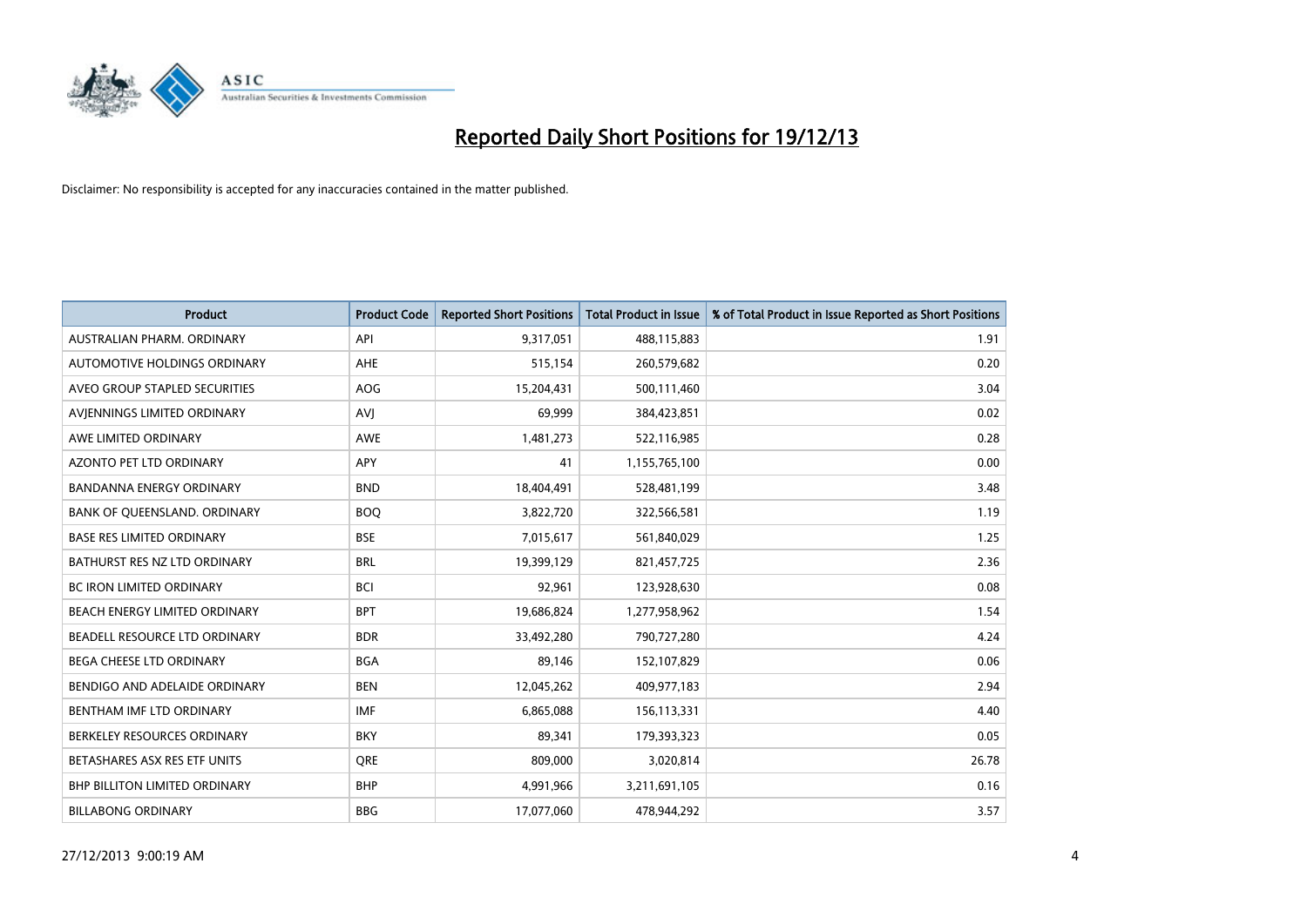

| <b>Product</b>                                | <b>Product Code</b> | <b>Reported Short Positions</b> | <b>Total Product in Issue</b> | % of Total Product in Issue Reported as Short Positions |
|-----------------------------------------------|---------------------|---------------------------------|-------------------------------|---------------------------------------------------------|
| <b>BIONOMICS LIMITED ORDINARY</b>             | <b>BNO</b>          | 197,819                         | 412,193,567                   | 0.05                                                    |
| BLACKMORES LIMITED ORDINARY                   | BKL                 | 24,872                          | 17,046,024                    | 0.15                                                    |
| <b>BLACKTHORN RESOURCES ORD US PROHIBITED</b> | <b>BTR</b>          | 800,063                         | 164,285,950                   | 0.49                                                    |
| <b>BLUESCOPE STEEL LTD ORDINARY</b>           | <b>BSL</b>          | 5,679,004                       | 558,733,728                   | 1.02                                                    |
| <b>BOART LONGYEAR ORDINARY</b>                | <b>BLY</b>          | 34,478,432                      | 461,163,412                   | 7.48                                                    |
| <b>BOOM LOGISTICS ORDINARY</b>                | <b>BOL</b>          | 249,999                         | 474,868,764                   | 0.05                                                    |
| <b>BORAL LIMITED, ORDINARY</b>                | <b>BLD</b>          | 47,624,930                      | 778,739,826                   | 6.12                                                    |
| <b>BRADKEN LIMITED ORDINARY</b>               | <b>BKN</b>          | 19,129,293                      | 169,240,662                   | 11.30                                                   |
| <b>BRAMBLES LIMITED ORDINARY</b>              | <b>BXB</b>          | 4,853,169                       | 1,561,480,363                 | 0.31                                                    |
| <b>BREVILLE GROUP LTD ORDINARY</b>            | <b>BRG</b>          | 2,896,214                       | 130,095,322                   | 2.23                                                    |
| BRICKWORKS LIMITED ORDINARY                   | <b>BKW</b>          | 136,237                         | 148,038,996                   | 0.09                                                    |
| BT INVESTMENT MNGMNT ORDINARY                 | <b>BTT</b>          | 21,367                          | 279,182,538                   | 0.01                                                    |
| BUCCANEER ENERGY LTD ORDINARY                 | <b>BCC</b>          | 364,833                         | 2,408,671,956                 | 0.02                                                    |
| <b>BURU ENERGY ORDINARY</b>                   | <b>BRU</b>          | 13,591,981                      | 298,365,707                   | 4.56                                                    |
| <b>BWP TRUST ORDINARY UNITS</b>               | <b>BWP</b>          | 3,021,553                       | 627,165,919                   | 0.48                                                    |
| CABCHARGE AUSTRALIA ORDINARY                  | CAB                 | 15,768,634                      | 120,430,683                   | 13.09                                                   |
| CALTEX AUSTRALIA ORDINARY                     | <b>CTX</b>          | 1,883,963                       | 270,000,000                   | 0.70                                                    |
| CAPE LAMBERT RES LTD ORDINARY                 | <b>CFE</b>          | 19,764                          | 669,241,942                   | 0.00                                                    |
| <b>CARBON ENERGY ORDINARY</b>                 | <b>CNX</b>          | 6,799                           | 1,250,097,524                 | 0.00                                                    |
| <b>CARDNO LIMITED ORDINARY</b>                | CDD                 | 7,335,874                       | 146,107,042                   | 5.02                                                    |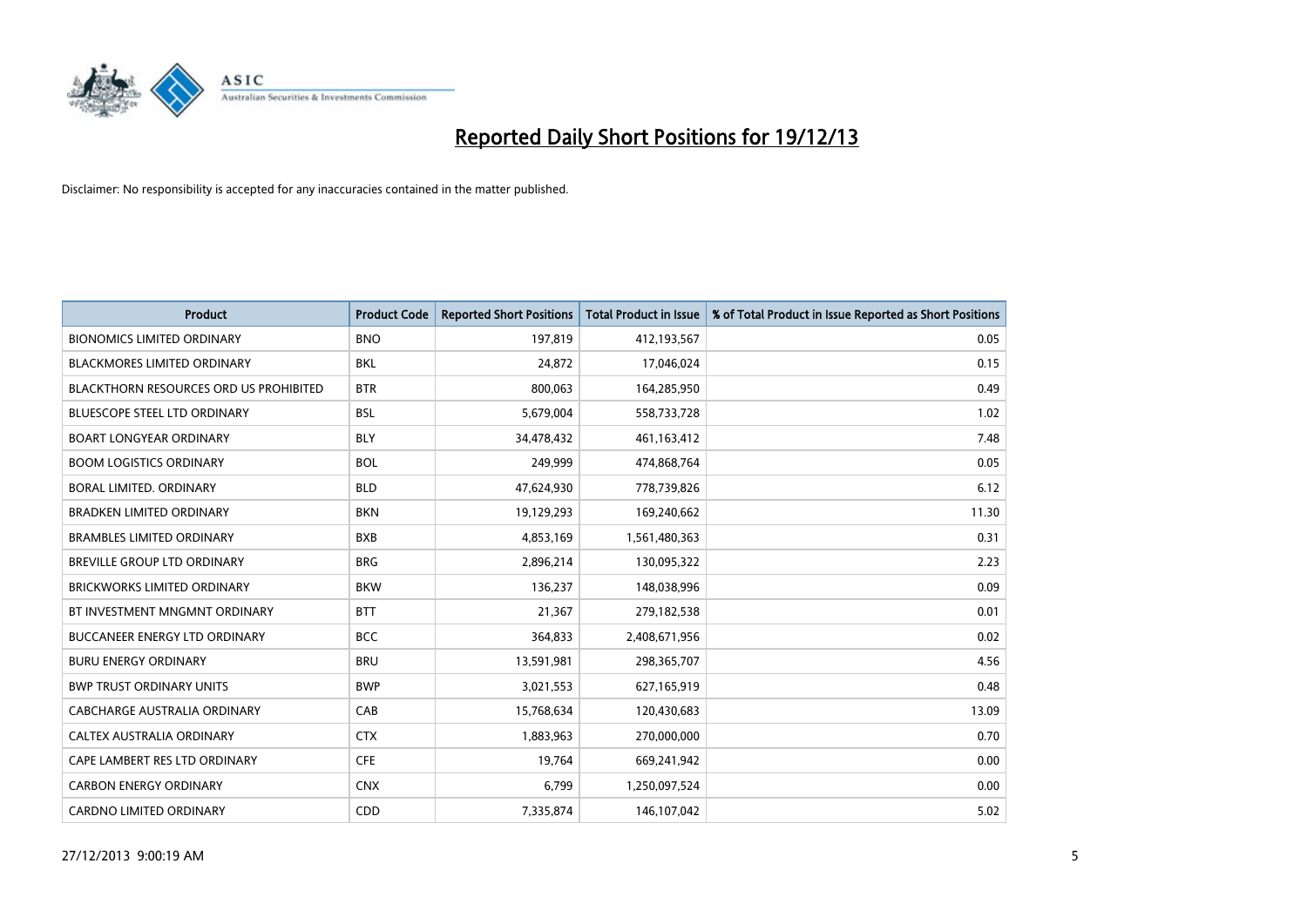

| <b>Product</b>                          | <b>Product Code</b> | <b>Reported Short Positions</b> | <b>Total Product in Issue</b> | % of Total Product in Issue Reported as Short Positions |
|-----------------------------------------|---------------------|---------------------------------|-------------------------------|---------------------------------------------------------|
| <b>CARINDALE PROPERTY UNIT</b>          | <b>CDP</b>          | 1                               | 70,000,000                    | 0.00                                                    |
| CARNARVON PETROLEUM ORDINARY            | <b>CVN</b>          | 734                             | 938,046,875                   | 0.00                                                    |
| CARSALES.COM LTD ORDINARY               | <b>CRZ</b>          | 4,110,587                       | 237,763,965                   | 1.73                                                    |
| CASH CONVERTERS ORDINARY                | CCV                 | 5,903,492                       | 426,302,767                   | 1.38                                                    |
| CEDAR WOODS PROP. ORDINARY              | <b>CWP</b>          | 24,961                          | 73,732,683                    | 0.03                                                    |
| CENTRAL PETROLEUM ORDINARY              | <b>CTP</b>          | 438,736                         | 309,218,273                   | 0.14                                                    |
| CERAMIC FUEL CELLS ORDINARY             | <b>CFU</b>          | 991,102                         | 1,601,287,414                 | 0.06                                                    |
| CFS RETAIL TRUST GRP STAPLED SECURITIES | <b>CFX</b>          | 78,010,325                      | 2,858,286,690                 | 2.73                                                    |
| CHALLENGER DIV.PRO. STAPLED UNITS       | <b>CDI</b>          | 231,192                         | 214,101,013                   | 0.11                                                    |
| <b>CHALLENGER LIMITED ORDINARY</b>      | <b>CGF</b>          | 1,055,864                       | 530,862,585                   | 0.20                                                    |
| CHARTER HALL GROUP STAPLED US PROHIBIT. | <b>CHC</b>          | 212,722                         | 309,118,171                   | 0.07                                                    |
| <b>CHARTER HALL RETAIL UNITS</b>        | <b>CQR</b>          | 9,357,967                       | 362,896,512                   | 2.58                                                    |
| <b>CHORUS LIMITED ORDINARY</b>          | <b>CNU</b>          | 52,999                          | 396,369,767                   | 0.01                                                    |
| CITIGOLD CORP LTD ORDINARY              | <b>CTO</b>          | 153,427                         | 1,352,907,765                 | 0.01                                                    |
| COAL OF AFRICA LTD ORDINARY             | <b>CZA</b>          | 426                             | 1,048,368,613                 | 0.00                                                    |
| <b>COALSPUR MINES LTD ORDINARY</b>      | <b>CPL</b>          | 6,919,829                       | 641,394,435                   | 1.08                                                    |
| COCA-COLA AMATIL ORDINARY               | <b>CCL</b>          | 15,780,241                      | 763,590,249                   | 2.07                                                    |
| COCHLEAR LIMITED ORDINARY               | <b>COH</b>          | 8,394,426                       | 57,062,020                    | 14.71                                                   |
| <b>COCKATOO COAL ORDINARY</b>           | <b>COK</b>          | 17,159,626                      | 886,294,158                   | 1.94                                                    |
| CODAN LIMITED ORDINARY                  | <b>CDA</b>          | 755,627                         | 176,969,924                   | 0.43                                                    |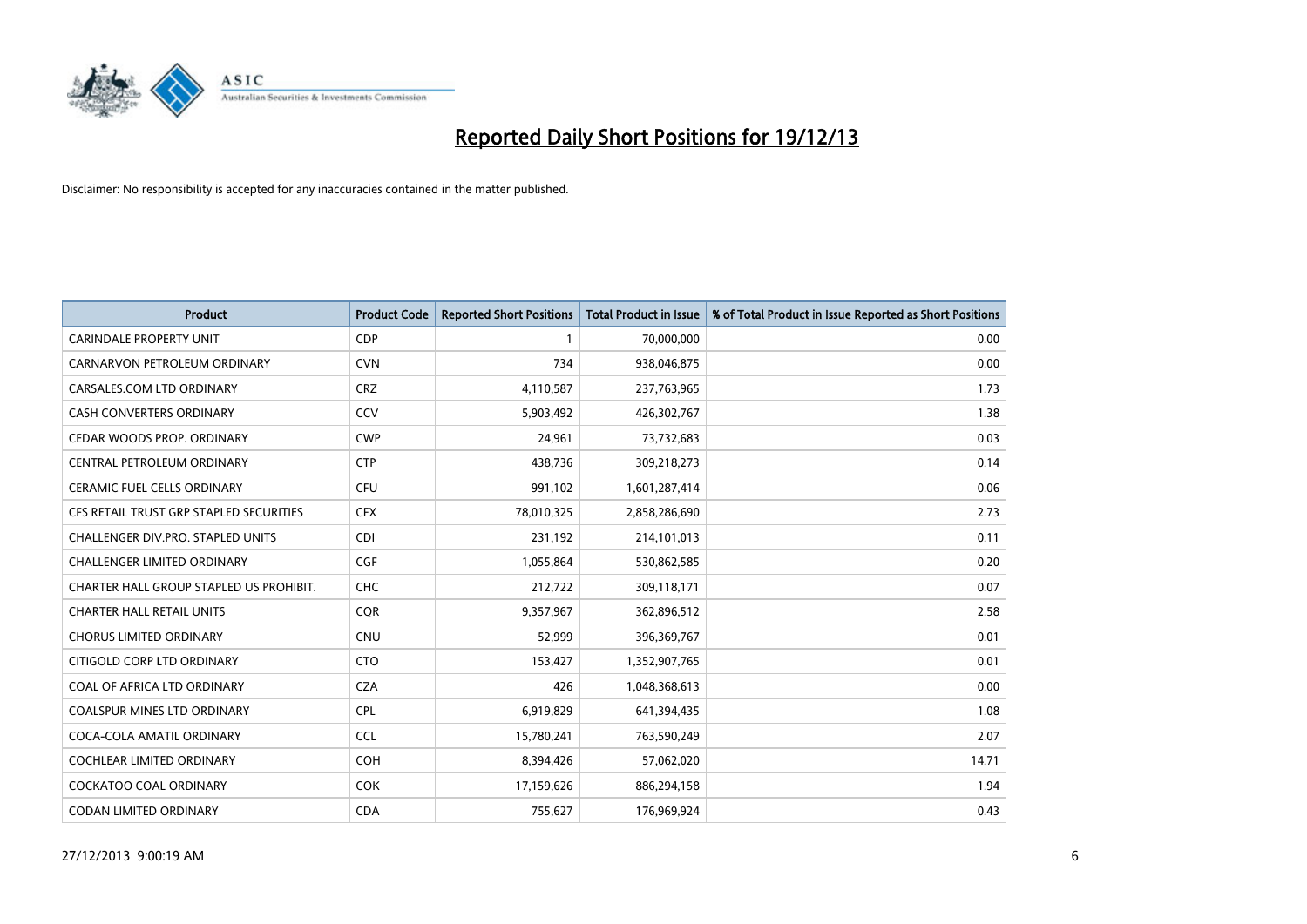

| <b>Product</b>                          | <b>Product Code</b> | <b>Reported Short Positions</b> | <b>Total Product in Issue</b> | % of Total Product in Issue Reported as Short Positions |
|-----------------------------------------|---------------------|---------------------------------|-------------------------------|---------------------------------------------------------|
| <b>COFFEY INTERNATIONAL ORDINARY</b>    | <b>COF</b>          | 18,921                          | 255,833,165                   | 0.01                                                    |
| <b>COKAL LTD ORDINARY</b>               | <b>CKA</b>          | 103,470                         | 471,103,926                   | 0.02                                                    |
| <b>COLLECTION HOUSE ORDINARY</b>        | <b>CLH</b>          | 1,615,803                       | 128,969,148                   | 1.25                                                    |
| <b>COLLINS FOODS LTD ORDINARY</b>       | <b>CKF</b>          | 43,512                          | 93,000,003                    | 0.05                                                    |
| COMMONWEALTH BANK, ORDINARY             | <b>CBA</b>          | 7,789,342                       | 1,611,928,836                 | 0.48                                                    |
| <b>COMMONWEALTH PROP ORDINARY UNITS</b> | <b>CPA</b>          | 17,044,562                      | 2,347,003,413                 | 0.73                                                    |
| <b>COMPASS RESOURCES ORDINARY</b>       | <b>CMR</b>          | 7,472                           | 1,403,744,100                 | 0.00                                                    |
| <b>COMPUTERSHARE LTD ORDINARY</b>       | <b>CPU</b>          | 11,096,348                      | 556,203,079                   | 2.00                                                    |
| <b>COOPER ENERGY LTD ORDINARY</b>       | <b>COE</b>          | 527,525                         | 329,235,509                   | 0.16                                                    |
| <b>CORP TRAVEL LIMITED ORDINARY</b>     | <b>CTD</b>          | 323,952                         | 78,246,245                    | 0.41                                                    |
| CORP TRAVEL LIMITED RIGHTS 09-JAN-14    | <b>CTDR</b>         | 3,391                           | 11,592,036                    | 0.03                                                    |
| <b>COVER-MORE GRP LTD ORDINARY</b>      | <b>CVO</b>          | 9,189,309                       | 317,500,000                   | 2.89                                                    |
| <b>CREDIT CORP GROUP ORDINARY</b>       | <b>CCP</b>          | 20,062                          | 46,131,882                    | 0.04                                                    |
| <b>CROMWELL PROP STAPLED SECURITIES</b> | <b>CMW</b>          | 14,235,367                      | 1,721,483,143                 | 0.83                                                    |
| <b>CROWE HORWATH AUS ORDINARY</b>       | <b>CRH</b>          | 834,172                         | 273,005,429                   | 0.31                                                    |
| CROWN RESORTS LTD ORDINARY              | <b>CWN</b>          | 1,120,768                       | 728,394,185                   | 0.15                                                    |
| <b>CSG LIMITED ORDINARY</b>             | CSV                 | 75,488                          | 278,973,075                   | 0.03                                                    |
| <b>CSL LIMITED ORDINARY</b>             | <b>CSL</b>          | 781,759                         | 485,467,670                   | 0.16                                                    |
| <b>CSR LIMITED ORDINARY</b>             | <b>CSR</b>          | 21,928,329                      | 506,000,315                   | 4.33                                                    |
| <b>CUDECO LIMITED ORDINARY</b>          | CDU                 | 7,932,141                       | 205,017,174                   | 3.87                                                    |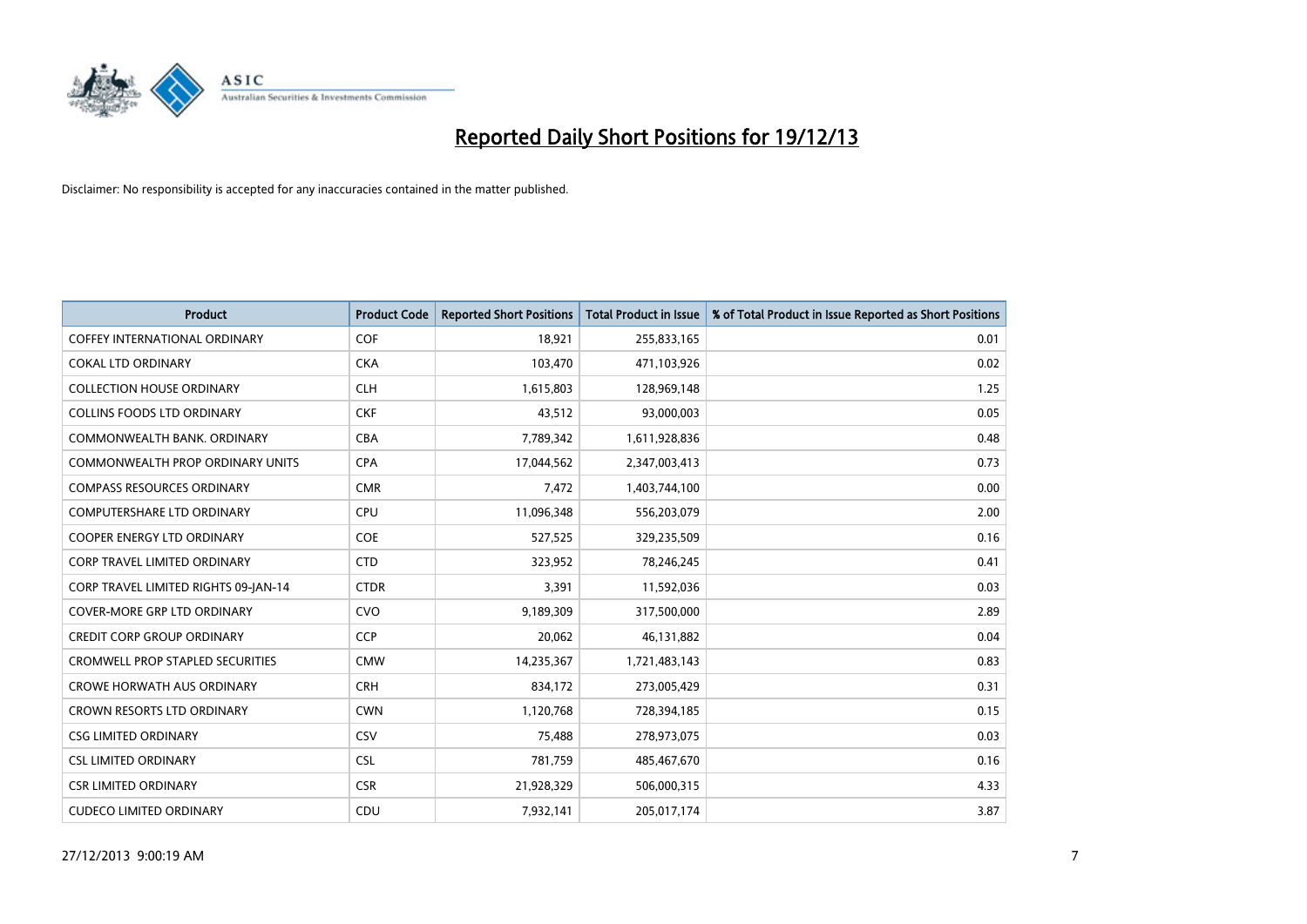

| <b>Product</b>                       | <b>Product Code</b> | <b>Reported Short Positions</b> | <b>Total Product in Issue</b> | % of Total Product in Issue Reported as Short Positions |
|--------------------------------------|---------------------|---------------------------------|-------------------------------|---------------------------------------------------------|
| DART ENERGY LTD ORDINARY             | <b>DTE</b>          | 4,883,656                       | 1,108,251,519                 | 0.44                                                    |
| DATA#3 LIMITED ORDINARY              | <b>DTL</b>          | 686,139                         | 153,974,950                   | 0.45                                                    |
| DAVID JONES LIMITED ORDINARY         | <b>DJS</b>          | 38,419,613                      | 537,137,845                   | 7.15                                                    |
| <b>DECMIL GROUP LIMITED ORDINARY</b> | <b>DCG</b>          | 3,553,264                       | 168,657,794                   | 2.11                                                    |
| DEEP YELLOW LIMITED ORDINARY         | <b>DYL</b>          | 100,002                         | 1,612,657,567                 | 0.01                                                    |
| DEVINE LIMITED ORDINARY              | <b>DVN</b>          | 66,203                          | 158,730,556                   | 0.04                                                    |
| DEXUS PROPERTY GROUP STAPLED UNITS   | <b>DXS</b>          | 18,957,488                      | 4,628,228,426                 | 0.41                                                    |
| DICK SMITH HLDGS ORDINARY            | <b>DSH</b>          | 4,699,970                       | 236,511,364                   | 1.99                                                    |
| DISCOVERY METALS LTD ORDINARY        | <b>DML</b>          | 7,661,697                       | 560,034,418                   | 1.37                                                    |
| DOMINO PIZZA ENTERPR ORDINARY        | <b>DMP</b>          | 1,157,363                       | 85,915,713                    | 1.35                                                    |
| DONACO INTERNATIONAL ORDINARY        | <b>DNA</b>          | 70,327                          | 401,031,146                   | 0.02                                                    |
| DORAY MINERALS LTD ORDINARY          | <b>DRM</b>          | 28,921                          | 141,866,768                   | 0.02                                                    |
| DOWNER EDI LIMITED ORDINARY          | <b>DOW</b>          | 12,887,163                      | 434,734,970                   | 2.96                                                    |
| DRAGON MINING LTD ORDINARY           | <b>DRA</b>          | 50,000                          | 88,840,613                    | 0.06                                                    |
| DRILLSEARCH ENERGY ORDINARY          | <b>DLS</b>          | 11,305,387                      | 432,465,895                   | 2.61                                                    |
| DUET GROUP STAPLED US PROHIBIT.      | <b>DUE</b>          | 13,088,644                      | 1,237,195,531                 | 1.06                                                    |
| DULUXGROUP LIMITED ORDINARY          | <b>DLX</b>          | 419,459                         | 377,019,430                   | 0.11                                                    |
| <b>DWS LTD ORDINARY</b>              | <b>DWS</b>          | 635,795                         | 132,362,763                   | 0.48                                                    |
| ECHO ENTERTAINMENT ORDINARY          | <b>EGP</b>          | 15,799,825                      | 825,672,730                   | 1.91                                                    |
| ELDERS LIMITED ORDINARY              | <b>ELD</b>          | 19,886,311                      | 455,013,329                   | 4.37                                                    |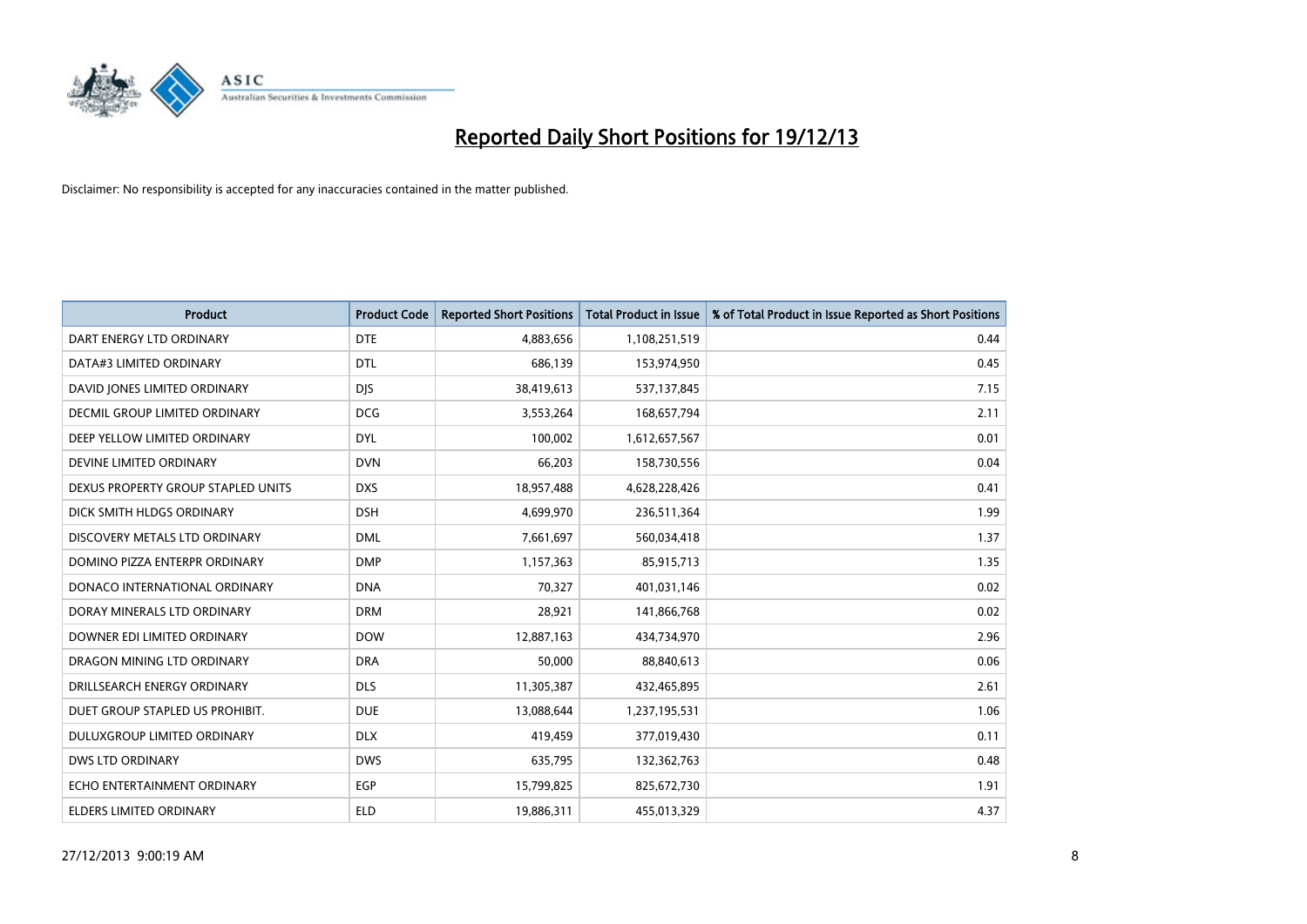

| <b>Product</b>                           | <b>Product Code</b> | <b>Reported Short Positions</b> | <b>Total Product in Issue</b> | % of Total Product in Issue Reported as Short Positions |
|------------------------------------------|---------------------|---------------------------------|-------------------------------|---------------------------------------------------------|
| ELEMENTAL MINERALS ORDINARY              | <b>ELM</b>          | 176,299                         | 303,263,391                   | 0.06                                                    |
| <b>EMECO HOLDINGS ORDINARY</b>           | <b>EHL</b>          | 10,054,174                      | 599,675,707                   | 1.68                                                    |
| <b>EMERALD OIL &amp; GAS NL ORDINARY</b> | <b>EMR</b>          | 1,402,735                       | 943,651,304                   | 0.15                                                    |
| <b>ENDEAVOUR MIN CORP CDI 1:1</b>        | <b>EVR</b>          | 365,703                         | 82,293,359                    | 0.44                                                    |
| <b>ENERGY RESOURCES ORDINARY 'A'</b>     | <b>ERA</b>          | 11,493,802                      | 517,725,062                   | 2.22                                                    |
| <b>ENERGY WORLD CORPOR, ORDINARY</b>     | <b>EWC</b>          | 54,167,541                      | 1,734,166,672                 | 3.12                                                    |
| <b>ENVESTRA LIMITED ORDINARY</b>         | <b>ENV</b>          | 2,630,004                       | 1,796,808,474                 | 0.15                                                    |
| EQUATORIAL RES LTD ORDINARY              | EQX                 | 8                               | 122,185,353                   | 0.00                                                    |
| ERM POWER LIMITED ORDINARY               | <b>EPW</b>          | 10,710                          | 238,714,606                   | 0.00                                                    |
| ESERVGLOBAL LIMITED ORDINARY             | ESV                 | 6,000,000                       | 249,045,997                   | 2.41                                                    |
| ETHANE PIPELINE STAPLED SECURITIES       | <b>EPX</b>          | 2,361                           | 69,302,275                    | 0.00                                                    |
| EVOLUTION MINING LTD ORDINARY            | <b>EVN</b>          | 20,098,901                      | 708,652,367                   | 2.84                                                    |
| FAIRFAX MEDIA LTD ORDINARY               | <b>FXI</b>          | 199,029,677                     | 2,351,955,725                 | 8.46                                                    |
| <b>FANTASTIC HOLDINGS ORDINARY</b>       | <b>FAN</b>          | 33,497                          | 103,068,398                   | 0.03                                                    |
| <b>FAR LTD ORDINARY</b>                  | <b>FAR</b>          | 24,205,420                      | 2,499,846,742                 | 0.97                                                    |
| FEDERATION CNTRES ORD/UNIT STAPLED SEC   | <b>FDC</b>          | 4,294,865                       | 1,427,641,565                 | 0.30                                                    |
| FINBAR GROUP LIMITED ORDINARY            | FRI                 | 6,461                           | 220,847,184                   | 0.00                                                    |
| FISHER & PAYKEL H. ORDINARY              | <b>FPH</b>          | 1,750,306                       | 546,937,064                   | 0.32                                                    |
| FLEETWOOD CORP ORDINARY                  | <b>FWD</b>          | 2,035,913                       | 60,522,619                    | 3.36                                                    |
| FLETCHER BUILDING ORDINARY               | <b>FBU</b>          | 1,878,266                       | 687,854,788                   | 0.27                                                    |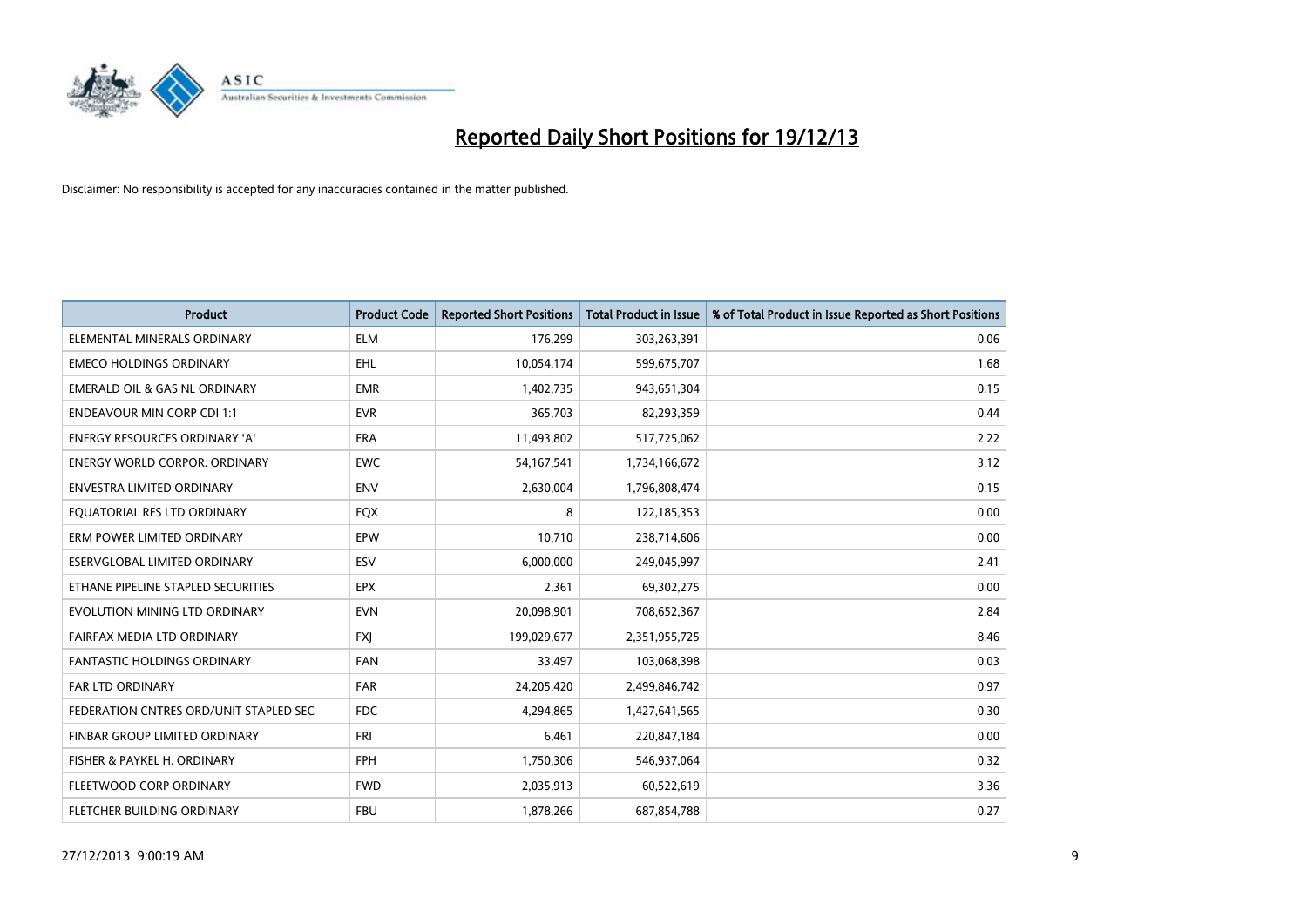

| <b>Product</b>                            | <b>Product Code</b> | <b>Reported Short Positions</b> | <b>Total Product in Issue</b> | % of Total Product in Issue Reported as Short Positions |
|-------------------------------------------|---------------------|---------------------------------|-------------------------------|---------------------------------------------------------|
| FLEXIGROUP LIMITED ORDINARY               | <b>FXL</b>          | 402,165                         | 304,096,060                   | 0.13                                                    |
| FLIGHT CENTRE TRAVEL ORDINARY             | <b>FLT</b>          | 4,972,547                       | 100,534,001                   | 4.95                                                    |
| FLINDERS MINES LTD ORDINARY               | <b>FMS</b>          | 4,437,551                       | 1,824,843,676                 | 0.24                                                    |
| FOCUS MINERALS LTD ORDINARY               | <b>FML</b>          | 27,090,806                      | 9,137,375,877                 | 0.30                                                    |
| FONTERRA SHARE FUND ORDINARY UNITS        | <b>FSF</b>          | 23,319                          | 108,070,751                   | 0.02                                                    |
| FORGE GROUP LIMITED ORDINARY              | FGE                 | 2,610,669                       | 86,169,014                    | 3.03                                                    |
| FORTESCUE METALS GRP ORDINARY             | <b>FMG</b>          | 133,657,915                     | 3,113,798,151                 | 4.29                                                    |
| <b>G.U.D. HOLDINGS ORDINARY</b>           | GUD                 | 5,766,454                       | 71,241,319                    | 8.09                                                    |
| <b>G8 EDUCATION LIMITED ORDINARY</b>      | <b>GEM</b>          | 1,795,827                       | 300,302,719                   | 0.60                                                    |
| <b>GALAXY RESOURCES ORDINARY</b>          | GXY                 | 617,038                         | 1,027,058,768                 | 0.06                                                    |
| <b>GALILEO JAPAN TRUST UNIT</b>           | GIT                 | 14,181                          | 106,444,665                   | 0.01                                                    |
| <b>GBST HOLDINGS., ORDINARY</b>           | GBT                 | 33,980                          | 66,561,725                    | 0.05                                                    |
| <b>GEODYNAMICS LIMITED ORDINARY</b>       | GDY                 | 850                             | 406,452,608                   | 0.00                                                    |
| GI DYNAMICS, INC CDI US PROHIBITED        | GID                 | 1,360,530                       | 393,043,620                   | 0.35                                                    |
| <b>GINDALBIE METALS LTD ORDINARY</b>      | GBG                 | 44,589,293                      | 1,493,498,390                 | 2.99                                                    |
| <b>GOODMAN FIELDER. ORDINARY</b>          | <b>GFF</b>          | 39,108,866                      | 1,955,559,207                 | 2.00                                                    |
| <b>GOODMAN GROUP STAPLED</b>              | GMG                 | 3,587,954                       | 1,718,742,809                 | 0.21                                                    |
| <b>GPT GROUP STAPLED SEC.</b>             | <b>GPT</b>          | 4,549,724                       | 1,694,888,638                 | 0.27                                                    |
| <b>GRAINCORP LIMITED A CLASS ORDINARY</b> | <b>GNC</b>          | 579,349                         | 228,855,628                   | 0.25                                                    |
| <b>GRANGE RESOURCES. ORDINARY</b>         | GRR                 | 5,518,115                       | 1,156,492,195                 | 0.48                                                    |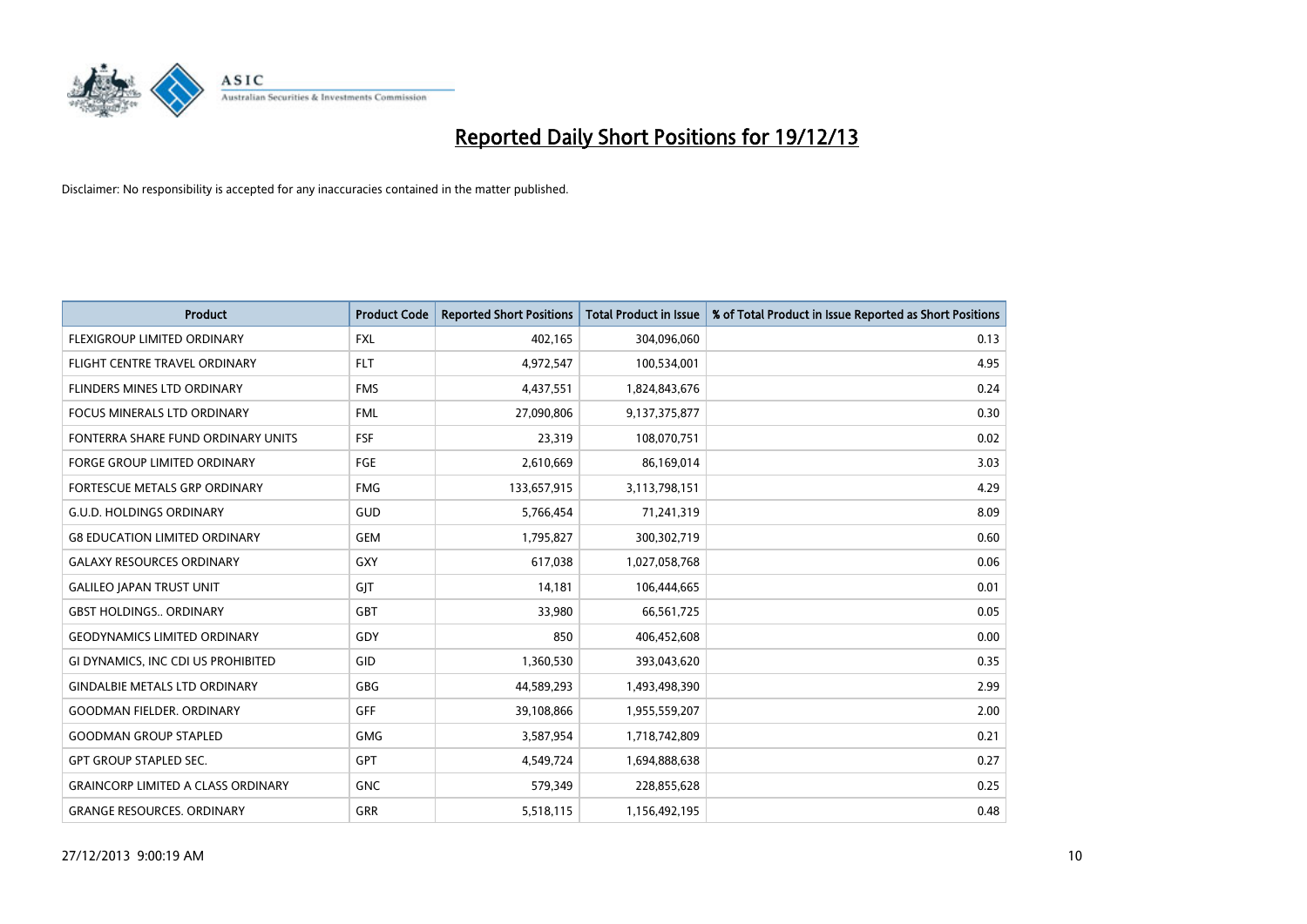

| <b>Product</b>                                   | <b>Product Code</b> | <b>Reported Short Positions</b> | <b>Total Product in Issue</b> | % of Total Product in Issue Reported as Short Positions |
|--------------------------------------------------|---------------------|---------------------------------|-------------------------------|---------------------------------------------------------|
| <b>GREENCROSS LIMITED ORDINARY</b>               | GXL                 | 14,611                          | 37,682,334                    | 0.04                                                    |
| <b>GREENLAND MIN EN LTD ORDINARY</b>             | GGG                 | 4,108,786                       | 574,572,911                   | 0.72                                                    |
| <b>GROWTHPOINT PROPERTY ORD/UNIT STAPLED SEC</b> | GOZ                 | 1,493,346                       | 414,466,792                   | 0.36                                                    |
| <b>GRYPHON MINERALS LTD ORDINARY</b>             | GRY                 | 5,953,339                       | 400,797,615                   | 1.49                                                    |
| <b>GUILDFORD COAL LTD ORDINARY</b>               | <b>GUF</b>          | 194.856                         | 635,046,899                   | 0.03                                                    |
| <b>GWA GROUP LTD ORDINARY</b>                    | <b>GWA</b>          | 12,533,853                      | 306,533,770                   | 4.09                                                    |
| <b>HARVEY NORMAN ORDINARY</b>                    | <b>HVN</b>          | 63,610,307                      | 1,062,316,784                 | 5.99                                                    |
| <b>HENDERSON GROUP CDI 1:1</b>                   | <b>HGG</b>          | 129,294                         | 730,596,390                   | 0.02                                                    |
| HFA HOLDINGS LIMITED ORDINARY                    | <b>HFA</b>          | 3,863                           | 118,738,157                   | 0.00                                                    |
| <b>HIGHLANDS PACIFIC ORDINARY</b>                | <b>HIG</b>          | 500,001                         | 853,777,764                   | 0.06                                                    |
| HILLGROVE RES LTD ORDINARY                       | <b>HGO</b>          | 6,110,143                       | 1,178,589,221                 | 0.52                                                    |
| <b>HILLS LTD ORDINARY</b>                        | HIL                 | 509,406                         | 237,788,426                   | 0.21                                                    |
| HORIZON OIL LIMITED ORDINARY                     | <b>HZN</b>          | 79,254,907                      | 1,301,147,932                 | 6.09                                                    |
| HOT CHILI LTD ORDINARY                           | <b>HCH</b>          | 10.000                          | 347,732,196                   | 0.00                                                    |
| <b>ICON ENERGY LIMITED ORDINARY</b>              | ICN                 | 92,926                          | 615,774,351                   | 0.02                                                    |
| <b>IINET LIMITED ORDINARY</b>                    | <b>IIN</b>          | 290,653                         | 161,238,847                   | 0.18                                                    |
| <b>ILUKA RESOURCES ORDINARY</b>                  | ILU                 | 38,814,102                      | 418,700,517                   | 9.27                                                    |
| <b>IMDEX LIMITED ORDINARY</b>                    | <b>IMD</b>          | 4,293,022                       | 210,473,188                   | 2.04                                                    |
| <b>INCITEC PIVOT ORDINARY</b>                    | <b>IPL</b>          | 28,396,129                      | 1,628,730,107                 | 1.74                                                    |
| INDEPENDENCE GROUP ORDINARY                      | <b>IGO</b>          | 3,762,478                       | 233,323,905                   | 1.61                                                    |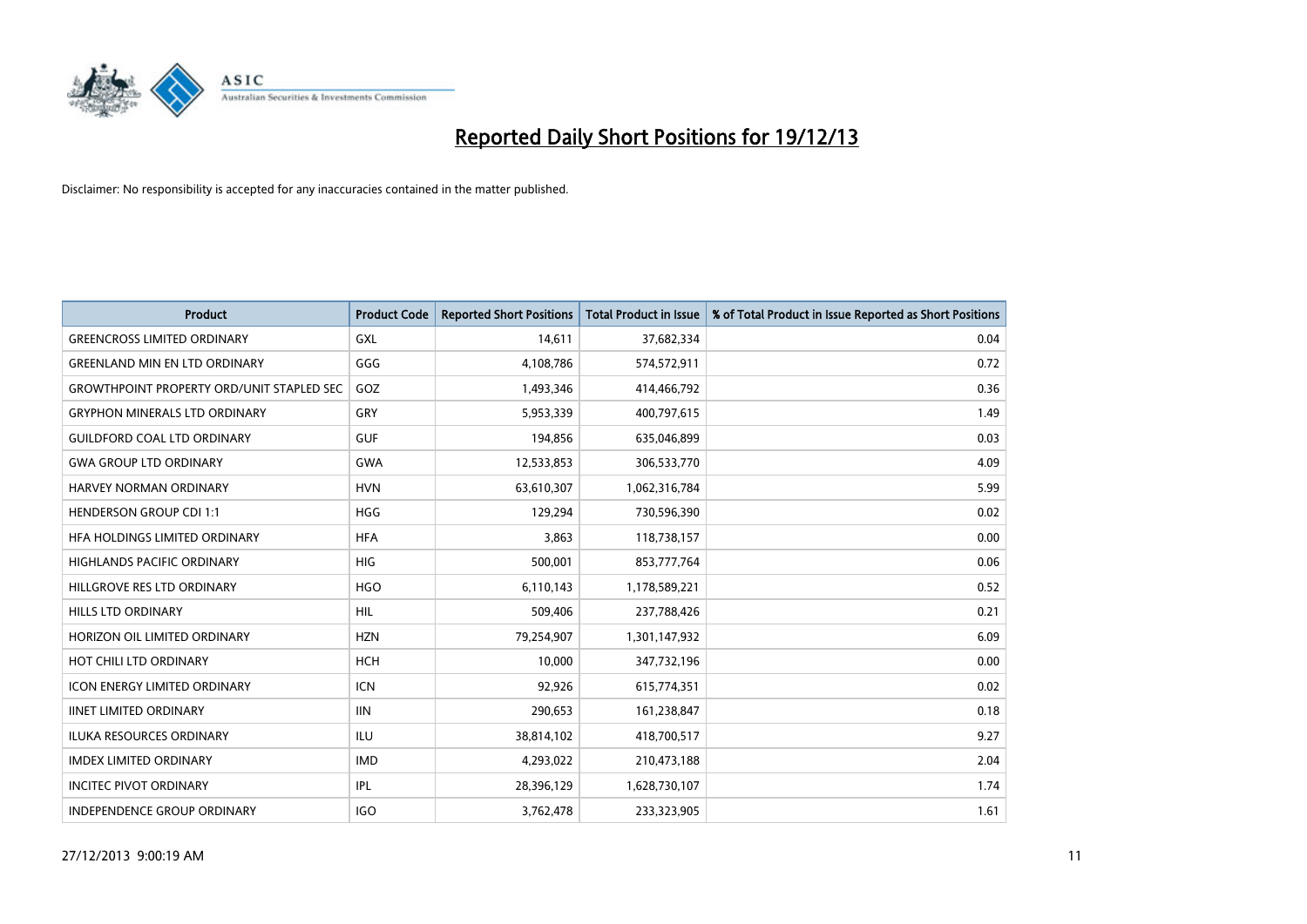

| <b>Product</b>                                | <b>Product Code</b> | <b>Reported Short Positions</b> | <b>Total Product in Issue</b> | % of Total Product in Issue Reported as Short Positions |
|-----------------------------------------------|---------------------|---------------------------------|-------------------------------|---------------------------------------------------------|
| <b>INDOPHIL RESOURCES ORDINARY</b>            | <b>IRN</b>          | 721,753                         | 1,203,146,194                 | 0.06                                                    |
| <b>INFIGEN ENERGY STAPLED SECURITIES</b>      | <b>IFN</b>          | 3,367,742                       | 764,993,434                   | 0.44                                                    |
| <b>INFOMEDIA LTD ORDINARY</b>                 | <b>IFM</b>          | 417,588                         | 304,953,155                   | 0.14                                                    |
| <b>INSURANCE AUSTRALIA ORDINARY</b>           | <b>IAG</b>          | 11,456,634                      | 2,079,034,021                 | 0.55                                                    |
| <b>INTREPID MINES ORDINARY</b>                | <b>IAU</b>          | 20,923,185                      | 556,348,985                   | 3.76                                                    |
| <b>INVESTA OFFICE FUND STAPLED SECURITIES</b> | <b>IOF</b>          | 1,151,333                       | 614,047,458                   | 0.19                                                    |
| <b>INVOCARE LIMITED ORDINARY</b>              | <b>IVC</b>          | 5,796,069                       | 110,030,298                   | 5.27                                                    |
| <b>IOOF HOLDINGS LTD ORDINARY</b>             | IFL                 | 1,494,281                       | 232,118,034                   | 0.64                                                    |
| <b>IRESS LIMITED ORDINARY</b>                 | <b>IRE</b>          | 488,428                         | 158,585,126                   | 0.31                                                    |
| <b>IRON ORE HOLDINGS ORDINARY</b>             | <b>IOH</b>          | 26,197                          | 161,174,005                   | 0.02                                                    |
| <b>ISELECT LTD ORDINARY</b>                   | <b>ISU</b>          | 624,431                         | 260,889,894                   | 0.24                                                    |
| ISHS EUROPE ETF CDI 1:1                       | IEU                 | 2,660                           | 50,800,000                    | 0.01                                                    |
| <b>ISONEA LIMITED ORDINARY</b>                | <b>ISN</b>          | 2,049                           | 262,483,547                   | 0.00                                                    |
| JAMES HARDIE INDUST CHESS DEPOSITARY INT      | <b>IHX</b>          | 6,142,280                       | 443,841,704                   | 1.38                                                    |
| <b>JB HI-FI LIMITED ORDINARY</b>              | <b>IBH</b>          | 7,510,468                       | 100,261,681                   | 7.49                                                    |
| <b>KAGARA LTD ORDINARY</b>                    | KZL                 | 3,385,466                       | 798,953,117                   | 0.42                                                    |
| KAROON GAS AUSTRALIA ORDINARY                 | <b>KAR</b>          | 3,538,026                       | 255,841,581                   | 1.38                                                    |
| KATHMANDU HOLD LTD ORDINARY                   | <b>KMD</b>          | 276,351                         | 200,326,690                   | 0.14                                                    |
| <b>KBL MINING LIMITED ORDINARY</b>            | <b>KBL</b>          | 1,820                           | 393,535,629                   | 0.00                                                    |
| KINGSGATE CONSOLID. ORDINARY                  | <b>KCN</b>          | 10,787,341                      | 152,284,777                   | 7.08                                                    |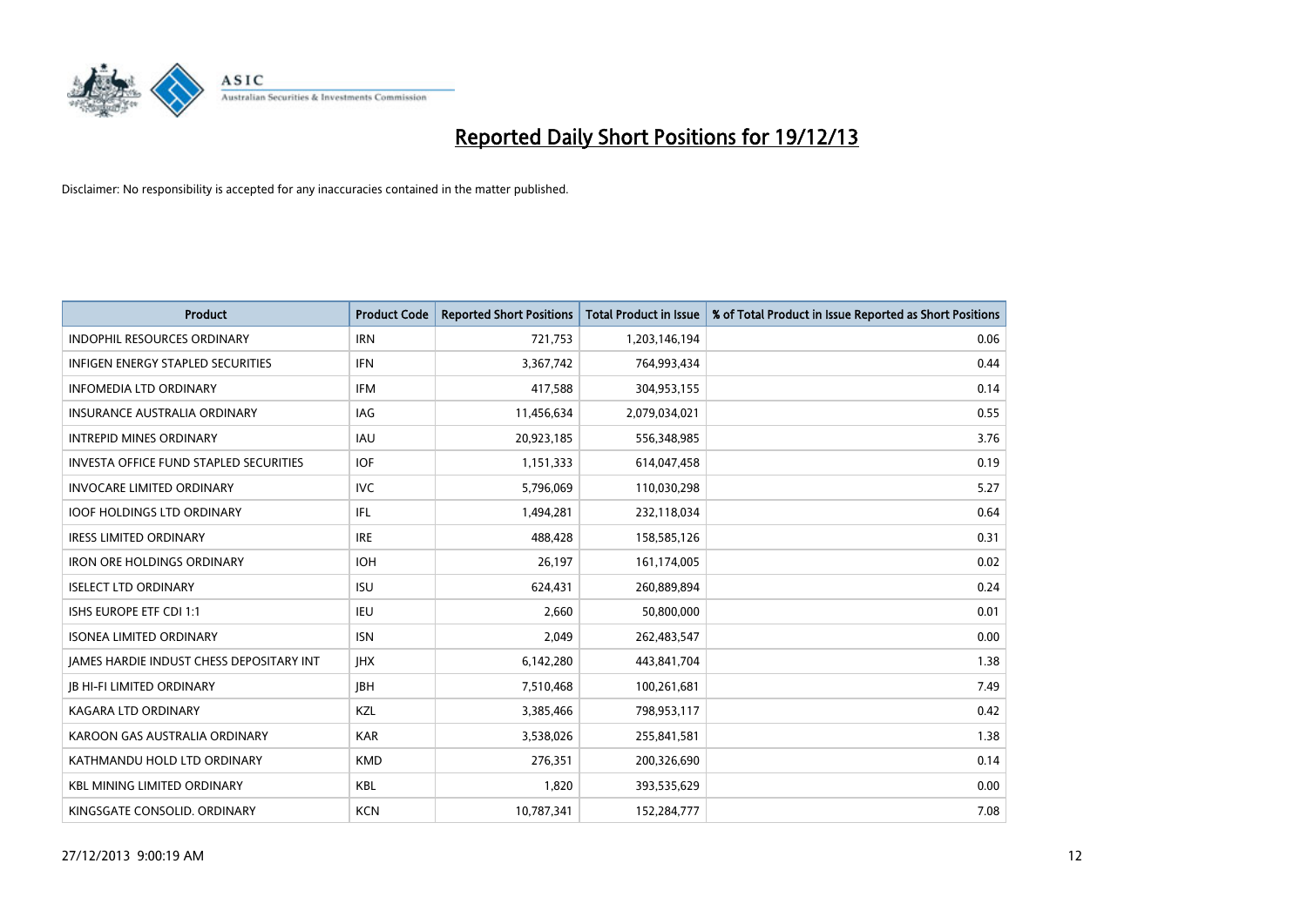

| <b>Product</b>                          | <b>Product Code</b> | <b>Reported Short Positions</b> | <b>Total Product in Issue</b> | % of Total Product in Issue Reported as Short Positions |
|-----------------------------------------|---------------------|---------------------------------|-------------------------------|---------------------------------------------------------|
| KINGSROSE MINING LTD ORDINARY           | <b>KRM</b>          | 526,024                         | 335,753,851                   | 0.16                                                    |
| LEIGHTON HOLDINGS ORDINARY              | LEI                 | 23,284,399                      | 337,235,188                   | 6.90                                                    |
| LEND LEASE GROUP UNIT/ORD STAPLED       | <b>LLC</b>          | 8,161,364                       | 576,712,337                   | 1.42                                                    |
| LINC ENERGY LTD ORDINARY                | <b>LNC</b>          | 2,430,049                       | 523,120,361                   | 0.46                                                    |
| LOGICAMMS LIMITED ORDINARY              | <b>LCM</b>          | 36,627                          | 71,178,179                    | 0.05                                                    |
| LONESTAR RESO LTD ORDINARY              | <b>LNR</b>          | 15,679                          | 697,187,211                   | 0.00                                                    |
| LYCOPODIUM LIMITED ORDINARY             | <b>LYL</b>          | 3,001                           | 38,955,103                    | 0.01                                                    |
| LYNAS CORPORATION ORDINARY              | <b>LYC</b>          | 175,470,774                     | 1,961,160,594                 | 8.95                                                    |
| <b>M2 TELECOMMUNICATION ORDINARY</b>    | <b>MTU</b>          | 9,094,048                       | 179,384,685                   | 5.07                                                    |
| <b>MACA LIMITED ORDINARY</b>            | <b>MLD</b>          | 125,954                         | 175,050,243                   | 0.07                                                    |
| MACMAHON HOLDINGS ORDINARY              | MAH                 | 553,633                         | 1,261,699,966                 | 0.04                                                    |
| MACO ATLAS ROADS GRP ORDINARY STAPLED   | <b>MQA</b>          | 12,281,085                      | 487,230,540                   | 2.52                                                    |
| MACQUARIE GROUP LTD DEFERRED SETTLEMENT | <b>MOGDA</b>        | 882,814                         | 321,003,726                   | 0.28                                                    |
| MAGELLAN FIN GRP LTD ORDINARY           | <b>MFG</b>          | 752,188                         | 155,830,849                   | 0.48                                                    |
| <b>MATRIX C &amp; E LTD ORDINARY</b>    | <b>MCE</b>          | 2,731,865                       | 94,555,428                    | 2.89                                                    |
| MAVERICK DRILLING ORDINARY              | <b>MAD</b>          | 7,827,977                       | 467,726,751                   | 1.67                                                    |
| MAXITRANS INDUSTRIES ORDINARY           | <b>MXI</b>          | 512,694                         | 183,993,392                   | 0.28                                                    |
| MAYNE PHARMA LTD ORDINARY               | <b>MYX</b>          | 1,980,967                       | 563,459,968                   | 0.35                                                    |
| <b>MCALEESE LTD ORDINARY</b>            | <b>MCS</b>          | 2,679,377                       | 296,577,121                   | 0.90                                                    |
| MCMILLAN SHAKESPEARE ORDINARY           | <b>MMS</b>          | 708,216                         | 74,523,965                    | 0.95                                                    |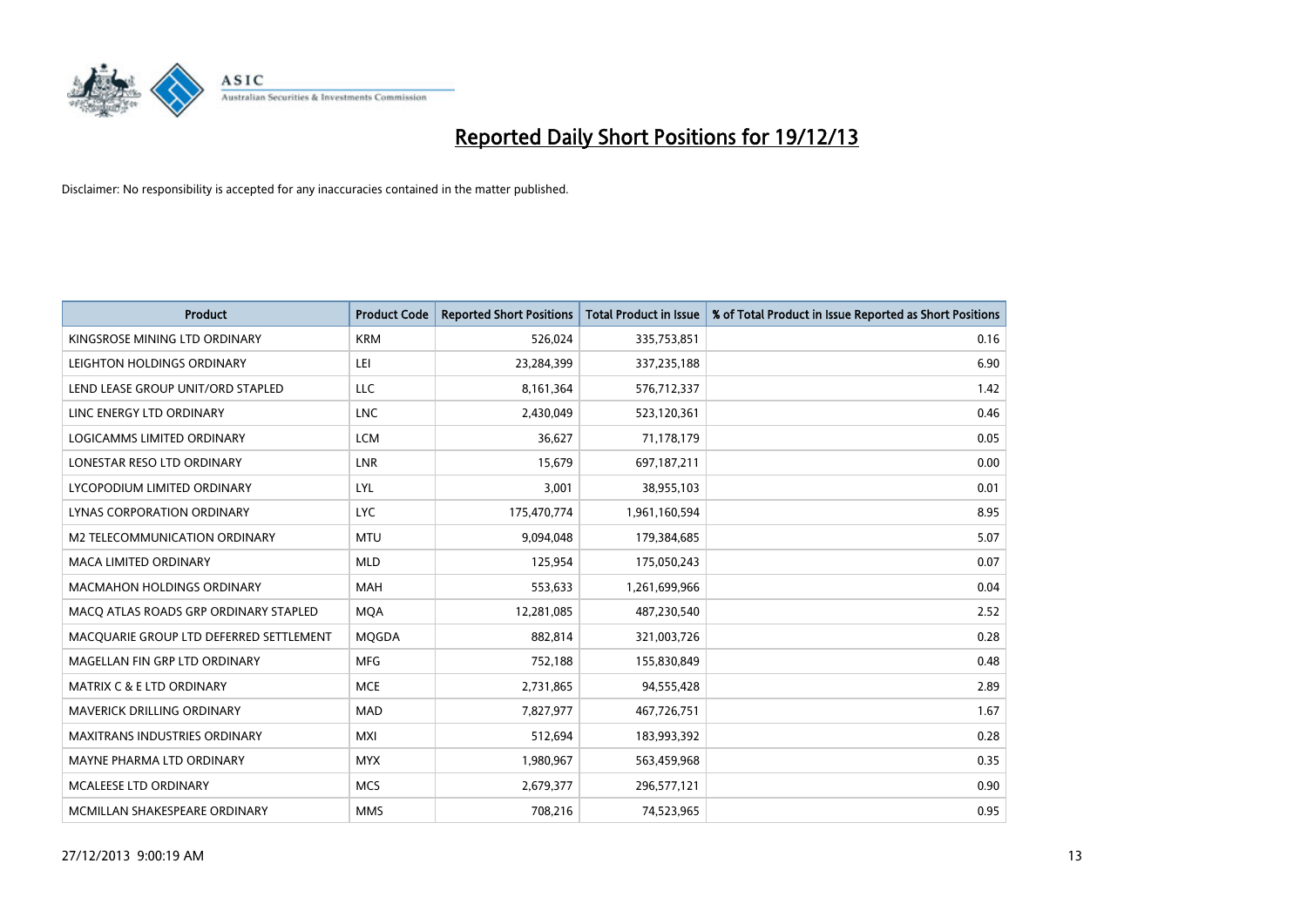

| <b>Product</b>                      | <b>Product Code</b> | <b>Reported Short Positions</b> | <b>Total Product in Issue</b> | % of Total Product in Issue Reported as Short Positions |
|-------------------------------------|---------------------|---------------------------------|-------------------------------|---------------------------------------------------------|
| MEDUSA MINING LTD ORDINARY          | <b>MML</b>          | 7,154,823                       | 207,794,301                   | 3.44                                                    |
| MELBOURNE IT LIMITED ORDINARY       | <b>MLB</b>          | 19,211                          | 83,164,371                    | 0.02                                                    |
| MEO AUSTRALIA LTD ORDINARY          | <b>MEO</b>          | 10,845                          | 627,264,587                   | 0.00                                                    |
| MERIDIAN ENERGY INSTALMENT RECEIPTS | <b>MEZCA</b>        | 48,018                          | 1,255,413,626                 | 0.00                                                    |
| <b>MERMAID MARINE ORDINARY</b>      | <b>MRM</b>          | 1,510,284                       | 232,652,241                   | 0.65                                                    |
| MESOBLAST LIMITED ORDINARY          | <b>MSB</b>          | 16,969,123                      | 317,350,901                   | 5.35                                                    |
| METALS X LIMITED ORDINARY           | <b>MLX</b>          | 46,230                          | 1,655,386,110                 | 0.00                                                    |
| METCASH LIMITED ORDINARY            | <b>MTS</b>          | 97,667,372                      | 880,704,786                   | 11.09                                                   |
| METMINCO LIMITED ORDINARY           | <b>MNC</b>          | 620,607                         | 1,749,543,023                 | 0.04                                                    |
| MIGHTY RIVER POWER ORDINARY         | <b>MYT</b>          | 1,950,939                       | 1,400,000,094                 | 0.14                                                    |
| MINCOR RESOURCES NL ORDINARY        | <b>MCR</b>          | 2,267,516                       | 188,208,274                   | 1.20                                                    |
| MINERAL DEPOSITS ORDINARY           | <b>MDL</b>          | 1,110,114                       | 83,538,786                    | 1.33                                                    |
| MINERAL RESOURCES. ORDINARY         | <b>MIN</b>          | 4,283,798                       | 186,112,198                   | 2.30                                                    |
| MINT WIRELESS ORDINARY              | <b>MNW</b>          | 463,506                         | 403,872,395                   | 0.11                                                    |
| MIRABELA NICKEL LTD ORDINARY        | <b>MBN</b>          | 23,099,744                      | 876,801,147                   | 2.63                                                    |
| MIRVAC GROUP STAPLED SECURITIES     | <b>MGR</b>          | 23,864,144                      | 3,664,938,678                 | 0.65                                                    |
| MOBILE EMBRACE LTD ORDINARY         | <b>MBE</b>          | 4,500                           | 323,077,790                   | 0.00                                                    |
| MOLOPO ENERGY LTD ORDINARY          | <b>MPO</b>          | 100,365                         | 246,724,091                   | 0.04                                                    |
| MONADELPHOUS GROUP ORDINARY         | <b>MND</b>          | 12,413,818                      | 92,308,047                    | 13.45                                                   |
| MORTGAGE CHOICE LTD ORDINARY        | <b>MOC</b>          | 72,637                          | 123,780,387                   | 0.06                                                    |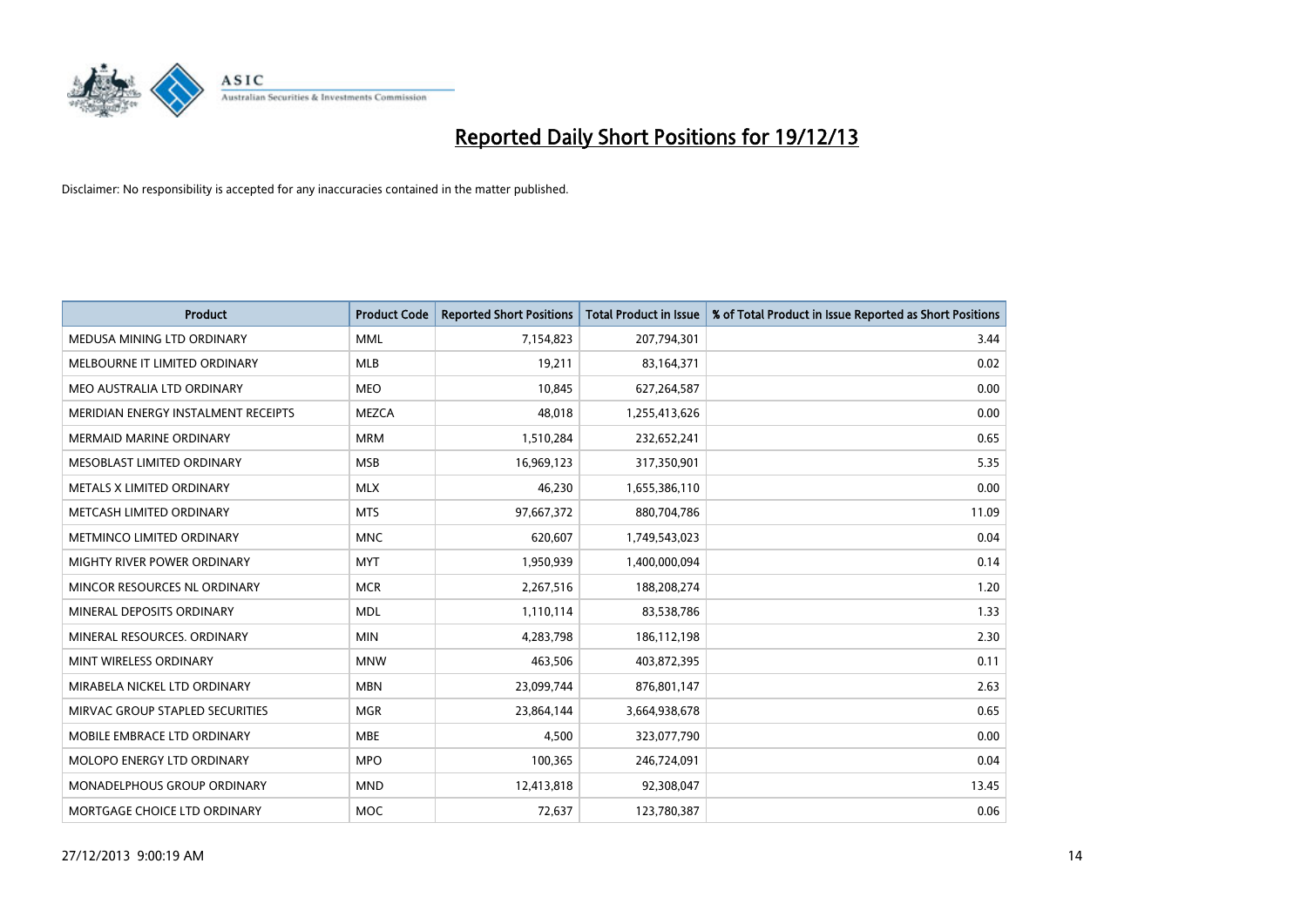

| <b>Product</b>                    | <b>Product Code</b> | <b>Reported Short Positions</b> | <b>Total Product in Issue</b> | % of Total Product in Issue Reported as Short Positions |
|-----------------------------------|---------------------|---------------------------------|-------------------------------|---------------------------------------------------------|
| <b>MOUNT GIBSON IRON ORDINARY</b> | MGX                 | 7,123,999                       | 1,090,584,232                 | 0.65                                                    |
| MULTIPLEX SITES SITES             | <b>MXUPA</b>        | 1,474                           | 4,500,000                     | 0.03                                                    |
| MURCHISON METALS LTD ORDINARY     | <b>MMX</b>          | 216,291                         | 450,497,346                   | 0.05                                                    |
| MYER HOLDINGS LTD ORDINARY        | <b>MYR</b>          | 67,741,409                      | 585,684,551                   | 11.57                                                   |
| NANOSONICS LIMITED ORDINARY       | <b>NAN</b>          | 130,409                         | 263,125,129                   | 0.05                                                    |
| NATIONAL AUST, BANK ORDINARY      | <b>NAB</b>          | 6,582,302                       | 2,350,614,605                 | 0.28                                                    |
| NATIONAL STORAGE STAPLED          | <b>NSR</b>          | 987,773                         | 244,897,097                   | 0.40                                                    |
| NAVITAS LIMITED ORDINARY          | <b>NVT</b>          | 2,747,707                       | 375,416,910                   | 0.73                                                    |
| NEON ENERGY LIMITED ORDINARY      | <b>NEN</b>          | 1,134,832                       | 553,037,848                   | 0.21                                                    |
| NEUREN PHARMACEUT, ORDINARY       | <b>NEU</b>          | 10,403                          | 1,493,120,164                 | 0.00                                                    |
| NEW HOPE CORPORATION ORDINARY     | <b>NHC</b>          | 517,242                         | 830,767,542                   | 0.06                                                    |
| NEWCREST MINING ORDINARY          | <b>NCM</b>          | 7,091,584                       | 766,510,971                   | 0.93                                                    |
| NEWS CORP A NON-VOTING CDI        | <b>NWSLV</b>        | 1,530,237                       | 4,018,120                     | 38.08                                                   |
| NEWS CORP B VOTING CDI            | <b>NWS</b>          | 3,152,230                       | 21,223,350                    | 14.85                                                   |
| NEWSAT LIMITED ORDINARY           | <b>NWT</b>          | 415,218                         | 591,460,931                   | 0.07                                                    |
| NEXTDC LIMITED ORDINARY           | <b>NXT</b>          | 8,585,354                       | 192,904,486                   | 4.45                                                    |
| NEXUS ENERGY LIMITED ORDINARY     | <b>NXS</b>          | 2,028,775                       | 1,330,219,459                 | 0.15                                                    |
| NIB HOLDINGS LIMITED ORDINARY     | <b>NHF</b>          | 3,633,322                       | 439,004,182                   | 0.83                                                    |
| NICK SCALI LIMITED ORDINARY       | <b>NCK</b>          | 1,652                           | 81,000,000                    | 0.00                                                    |
| NIDO PETROLEUM ORDINARY           | <b>NDO</b>          | 542,402                         | 2,046,650,968                 | 0.03                                                    |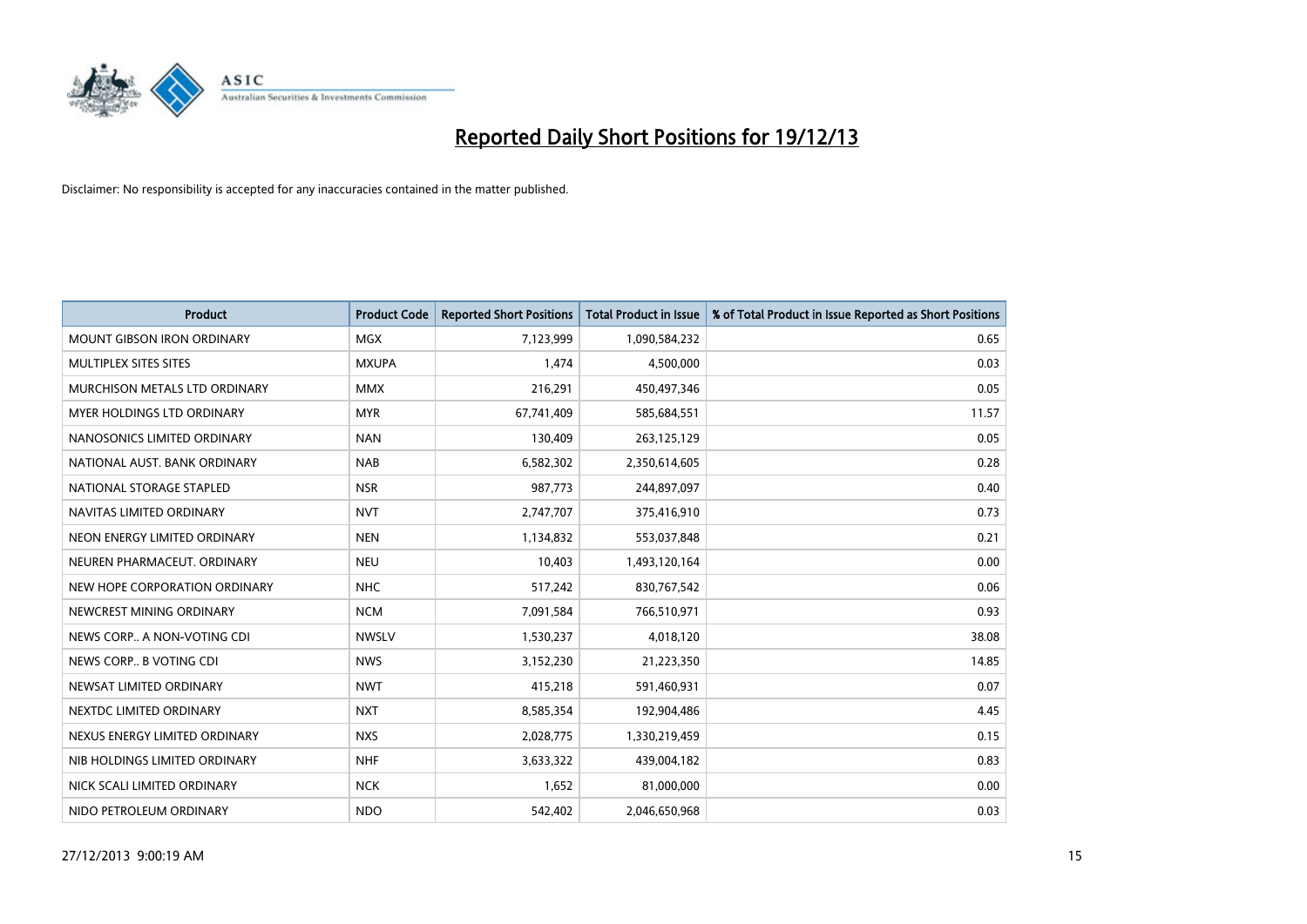

| <b>Product</b>                        | <b>Product Code</b> | <b>Reported Short Positions</b> | <b>Total Product in Issue</b> | % of Total Product in Issue Reported as Short Positions |
|---------------------------------------|---------------------|---------------------------------|-------------------------------|---------------------------------------------------------|
| NINE ENTERTAINMENT ORDINARY           | <b>NEC</b>          | 2,304,070                       | 940,295,023                   | 0.25                                                    |
| NOBLE MINERAL RES ORDINARY            | <b>NMG</b>          | 2,365,726                       | 666,397,952                   | 0.36                                                    |
| NORTHERN IRON LTD ORDINARY            | <b>NFE</b>          | 108,190                         | 484,405,314                   | 0.02                                                    |
| NORTHERN STAR ORDINARY                | <b>NST</b>          | 4,331,983                       | 428,369,762                   | 1.01                                                    |
| NOVOGEN LIMITED ORDINARY              | <b>NRT</b>          | 129,601                         | 158,625,294                   | 0.08                                                    |
| NRW HOLDINGS LIMITED ORDINARY         | <b>NWH</b>          | 18,287,128                      | 278,888,011                   | 6.56                                                    |
| NUCOAL RESOURCES LTD ORDINARY         | <b>NCR</b>          | 90,001                          | 768,612,354                   | 0.01                                                    |
| NUFARM LIMITED ORDINARY               | <b>NUF</b>          | 15,256,691                      | 263,643,448                   | 5.79                                                    |
| NUPLEX INDUSTRIES ORDINARY            | <b>NPX</b>          | 20,628                          | 198,125,827                   | 0.01                                                    |
| <b>OAKTON LIMITED ORDINARY</b>        | <b>OKN</b>          | 579,967                         | 89,968,985                    | 0.64                                                    |
| OCEANAGOLD CORP. CHESS DEPOSITARY INT | <b>OGC</b>          | 1,687,876                       | 300,350,129                   | 0.56                                                    |
| OIL SEARCH LTD ORDINARY               | OSH                 | 5,902,372                       | 1,343,361,150                 | 0.44                                                    |
| OM HOLDINGS LIMITED ORDINARY          | OMH                 | 2,552,632                       | 733,423,337                   | 0.35                                                    |
| ORICA LIMITED ORDINARY                | ORI                 | 7,874,657                       | 370,255,009                   | 2.13                                                    |
| ORIGIN ENERGY ORDINARY                | <b>ORG</b>          | 7,537,005                       | 1,101,228,973                 | 0.68                                                    |
| OROCOBRE LIMITED ORDINARY             | <b>ORE</b>          | 887,032                         | 132,041,911                   | 0.67                                                    |
| ORORA LIMITED DEFERRED SETTLEMENT     | <b>ORA</b>          | 3,314,873                       | 1,206,684,923                 | 0.27                                                    |
| OROTONGROUP LIMITED ORDINARY          | ORL                 | 84,112                          | 40,880,902                    | 0.21                                                    |
| OZ MINERALS ORDINARY                  | OZL                 | 20,873,476                      | 303,470,022                   | 6.88                                                    |
| OZFOREX GROUP LTD ORDINARY            | <b>OFX</b>          | 2,243,789                       | 240,000,000                   | 0.93                                                    |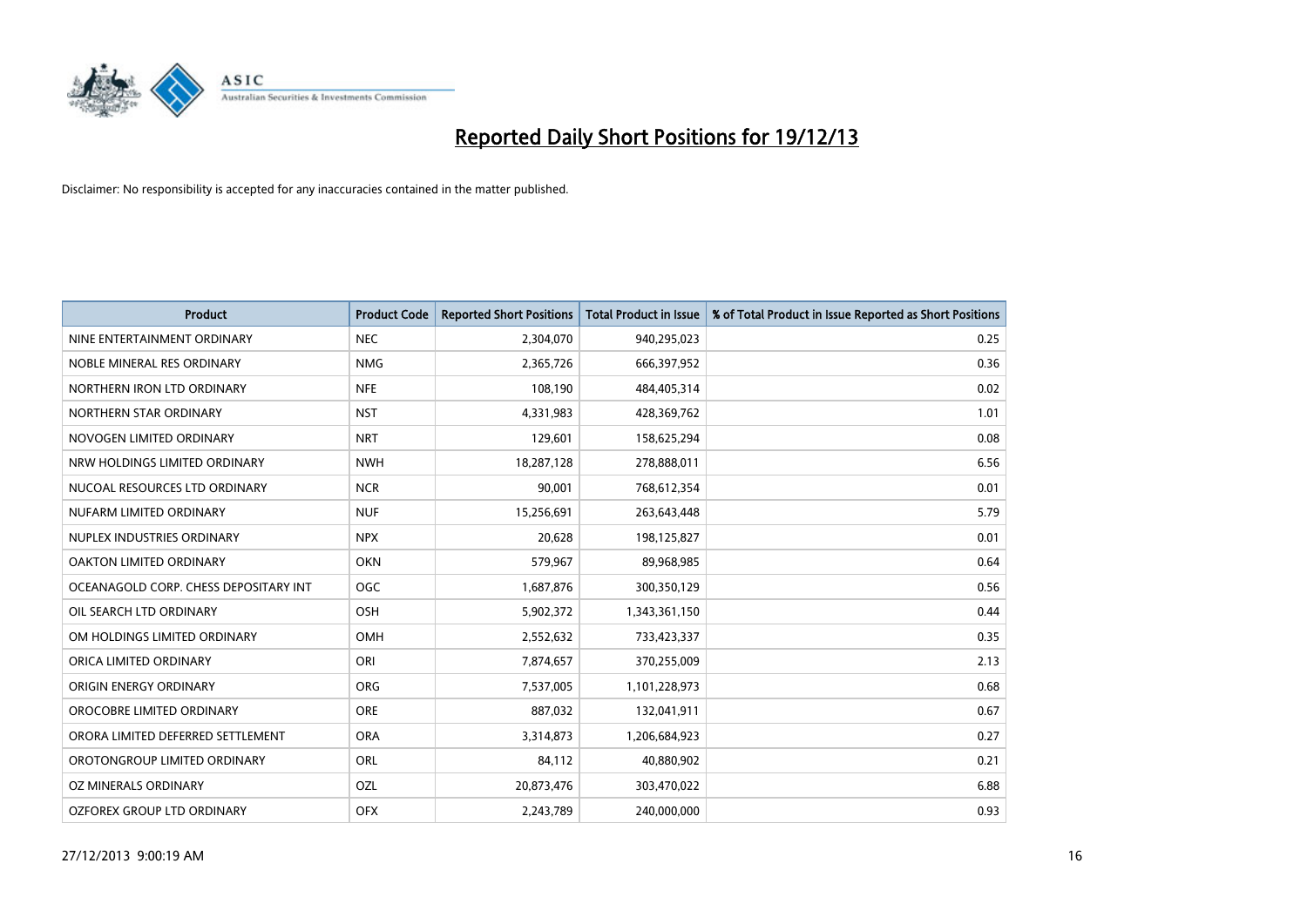

| Product                        | <b>Product Code</b> | <b>Reported Short Positions</b> | <b>Total Product in Issue</b> | % of Total Product in Issue Reported as Short Positions |
|--------------------------------|---------------------|---------------------------------|-------------------------------|---------------------------------------------------------|
| <b>PACIFIC BRANDS ORDINARY</b> | <b>PBG</b>          | 6,966,888                       | 912,915,695                   | 0.76                                                    |
| PACT GROUP HLDGS LTD ORDINARY  | <b>PGH</b>          | 1,350,000                       | 294,097,961                   | 0.46                                                    |
| PALADIN ENERGY LTD ORDINARY    | <b>PDN</b>          | 96,447,118                      | 964,118,567                   | 10.00                                                   |
| PANAUST LIMITED ORDINARY       | <b>PNA</b>          | 4,982,250                       | 619,765,589                   | 0.80                                                    |
| PANORAMIC RESOURCES ORDINARY   | PAN                 | 2,061,262                       | 295,085,132                   | 0.70                                                    |
| PANTERRA GOLD LTD ORDINARY     | PGI                 | $\mathbf{1}$                    | 769,414,346                   | 0.00                                                    |
| PAPERLINX LIMITED ORDINARY     | <b>PPX</b>          | 89,918                          | 609,280,761                   | 0.01                                                    |
| PAPILLON RES LTD ORDINARY      | PIR                 | 8,839,050                       | 339,444,210                   | 2.60                                                    |
| PATTIES FOODS LTD ORDINARY     | PFL                 | 41,307                          | 139,144,338                   | 0.03                                                    |
| PEET LIMITED ORDINARY          | <b>PPC</b>          | 454,855                         | 433,389,348                   | 0.10                                                    |
| PENINSULA ENERGY LTD ORDINARY  | <b>PEN</b>          | $\mathbf{1}$                    | 3,045,547,081                 | 0.00                                                    |
| PERILYA LIMITED ORDINARY       | PEM                 | 382                             | 777,145,064                   | 0.00                                                    |
| PERPETUAL LIMITED ORDINARY     | PPT                 | 2,270,643                       | 46,529,270                    | 4.88                                                    |
| PERSEUS MINING LTD ORDINARY    | PRU                 | 12,071,364                      | 457,962,088                   | 2.64                                                    |
| PHARMAXIS LTD ORDINARY         | <b>PXS</b>          | 953,569                         | 309,046,349                   | 0.31                                                    |
| PHOSPHAGENICS LTD. ORDINARY    | POH                 | 50,000                          | 1,020,465,957                 | 0.00                                                    |
| PLATINUM ASSET ORDINARY        | <b>PTM</b>          | 222,638                         | 578,655,695                   | 0.04                                                    |
| PLATINUM AUSTRALIA ORDINARY    | PLA                 | 836,127                         | 504,968,043                   | 0.17                                                    |
| PMI GOLD CORP CDI 1:1          | <b>PVM</b>          | 232,274                         | 165,052,854                   | 0.14                                                    |
| PMP LIMITED ORDINARY           | <b>PMP</b>          | 1,595,073                       | 323,781,124                   | 0.49                                                    |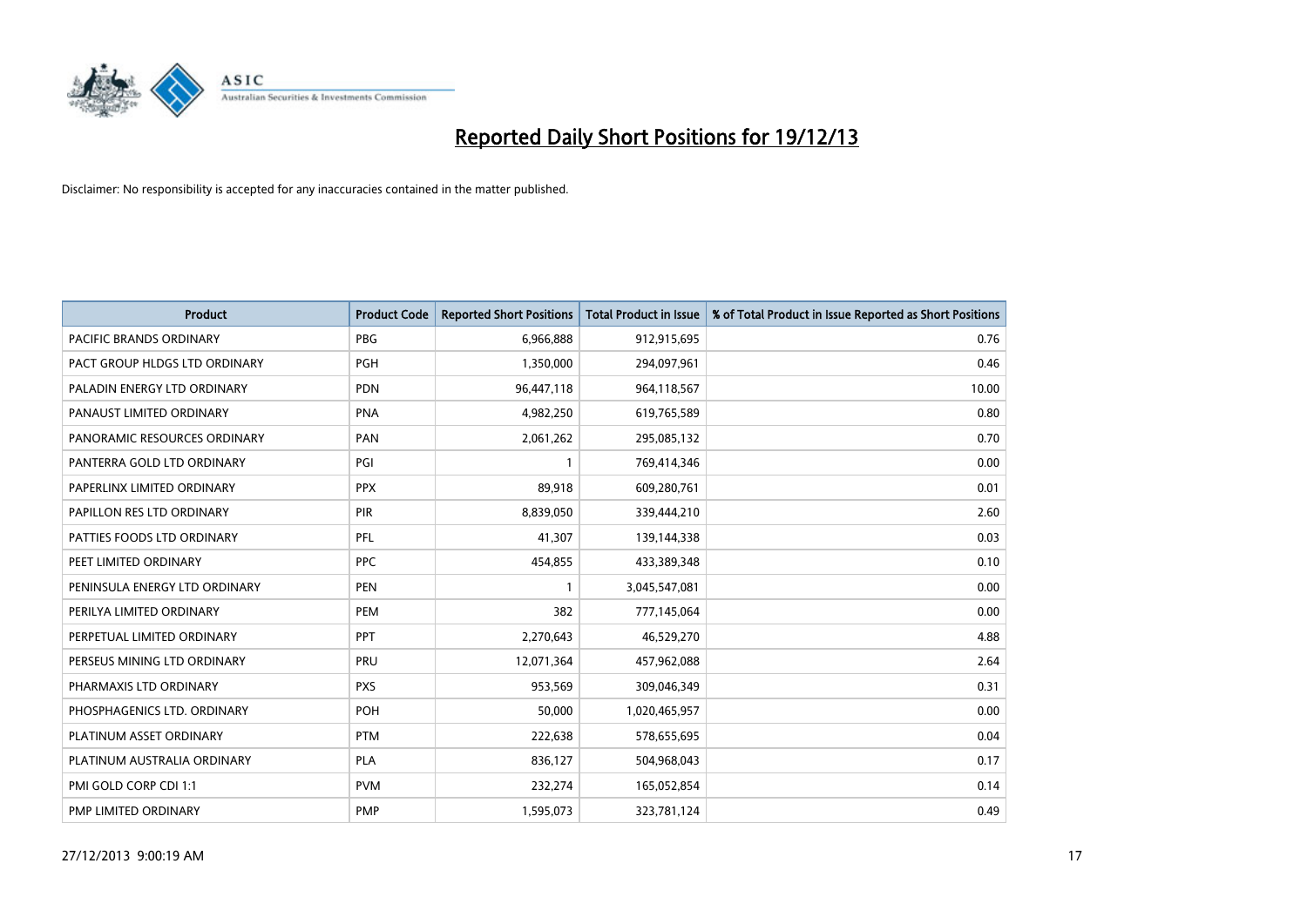

| <b>Product</b>                      | <b>Product Code</b> | <b>Reported Short Positions</b> | <b>Total Product in Issue</b> | % of Total Product in Issue Reported as Short Positions |
|-------------------------------------|---------------------|---------------------------------|-------------------------------|---------------------------------------------------------|
| PRANA BIOTECHNOLOGY ORDINARY        | PBT                 | 692,460                         | 416,299,346                   | 0.17                                                    |
| PREMIER INVESTMENTS ORDINARY        | <b>PMV</b>          | 1,668,991                       | 155,314,874                   | 1.07                                                    |
| PRIMA BIOMED LTD ORDINARY           | <b>PRR</b>          | 1,002,059                       | 1,228,709,341                 | 0.08                                                    |
| PRIMARY HEALTH CARE ORDINARY        | <b>PRY</b>          | 18,586,502                      | 504,956,647                   | 3.68                                                    |
| PRIME MEDIA GRP LTD ORDINARY        | <b>PRT</b>          | 1,384,381                       | 366,330,303                   | 0.38                                                    |
| PROGRAMMED ORDINARY                 | <b>PRG</b>          | 224,919                         | 118,229,190                   | 0.19                                                    |
| <b>QANTAS AIRWAYS ORDINARY</b>      | QAN                 | 60,487,509                      | 2,196,330,250                 | 2.75                                                    |
| <b>OBE INSURANCE GROUP ORDINARY</b> | <b>OBE</b>          | 28,378,629                      | 1,226,855,950                 | 2.31                                                    |
| ORXPHARMA LTD ORDINARY              | <b>QRX</b>          | 66,492                          | 164,095,969                   | 0.04                                                    |
| <b>QUBE HOLDINGS LTD ORDINARY</b>   | <b>QUB</b>          | 11,649,827                      | 931,433,499                   | 1.25                                                    |
| RAMELIUS RESOURCES ORDINARY         | <b>RMS</b>          | 508,005                         | 365,380,380                   | 0.14                                                    |
| RAMSAY HEALTH CARE ORDINARY         | <b>RHC</b>          | 2,477,054                       | 202,081,252                   | 1.23                                                    |
| <b>RCR TOMLINSON ORDINARY</b>       | <b>RCR</b>          | 1,521,914                       | 136,696,590                   | 1.11                                                    |
| <b>REA GROUP ORDINARY</b>           | <b>REA</b>          | 984,814                         | 131,714,699                   | 0.75                                                    |
| RECALL HOLDINGS LTD ORDINARY        | <b>REC</b>          | 1,503,955                       | 312,000,000                   | 0.48                                                    |
| RECKON LIMITED ORDINARY             | <b>RKN</b>          | 180,936                         | 126,913,066                   | 0.14                                                    |
| RED 5 LIMITED ORDINARY              | <b>RED</b>          | 162,100                         | 759,451,008                   | 0.02                                                    |
| <b>RED FORK ENERGY ORDINARY</b>     | <b>RFE</b>          | 4,424,369                       | 501,051,719                   | 0.88                                                    |
| REDBANK ENERGY LTD ORDINARY         | <b>AEJ</b>          | 13                              | 786,287                       | 0.00                                                    |
| REECE AUSTRALIA LTD. ORDINARY       | <b>REH</b>          | 436                             | 99,600,000                    | 0.00                                                    |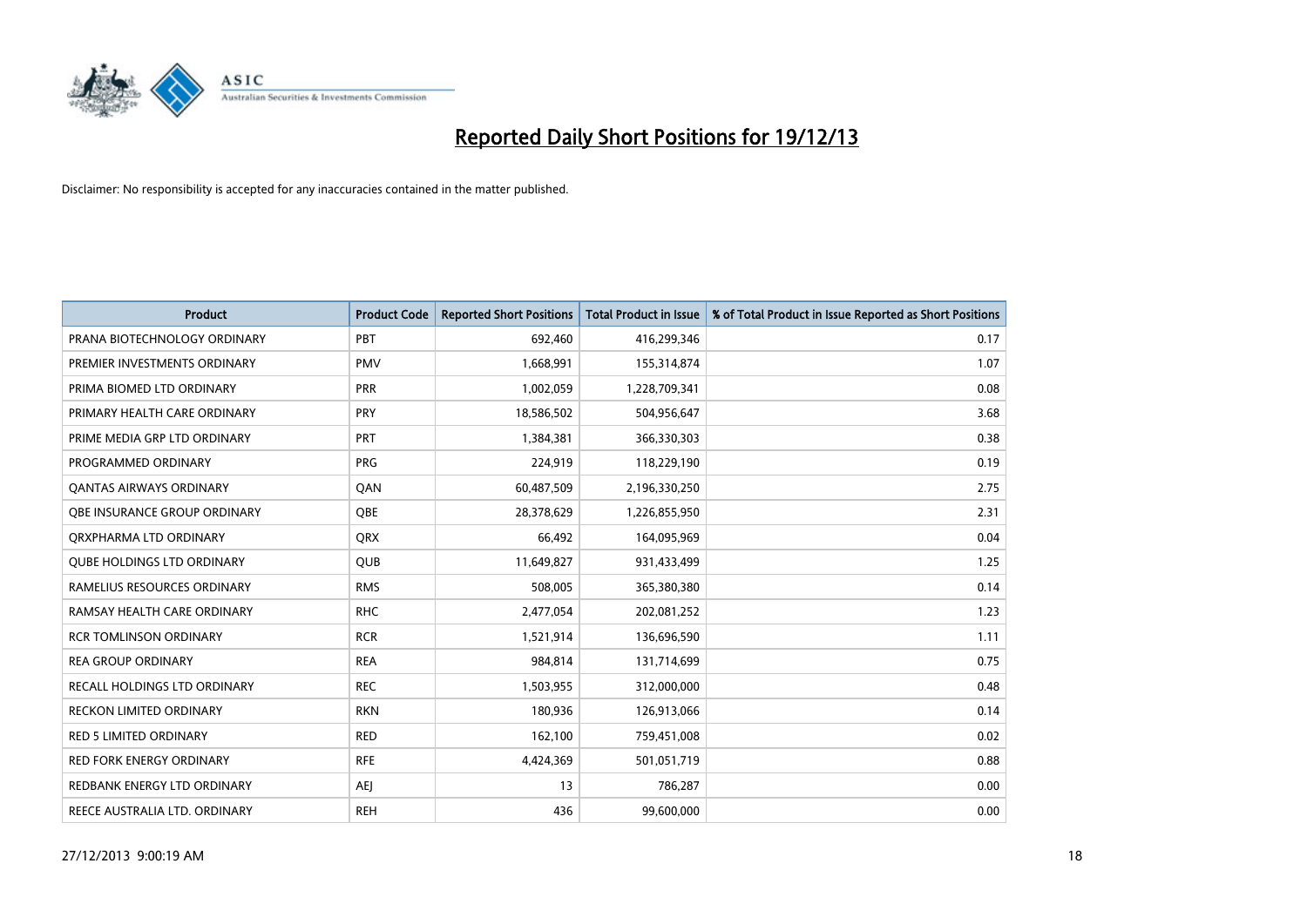

| <b>Product</b>                      | <b>Product Code</b> | <b>Reported Short Positions</b> | <b>Total Product in Issue</b> | % of Total Product in Issue Reported as Short Positions |
|-------------------------------------|---------------------|---------------------------------|-------------------------------|---------------------------------------------------------|
| REED RESOURCES LTD ORDINARY         | <b>RDR</b>          | 250,000                         | 523,453,895                   | 0.05                                                    |
| REGIS RESOURCES ORDINARY            | <b>RRL</b>          | 10,935,777                      | 497,987,384                   | 2.20                                                    |
| RESMED INC CDI 10:1                 | <b>RMD</b>          | 34,595,145                      | 1,420,542,770                 | 2.44                                                    |
| RESOLUTE MINING ORDINARY            | <b>RSG</b>          | 10,899,154                      | 640,994,224                   | 1.70                                                    |
| RESOURCE EQUIP LTD ORDINARY         | <b>ROL</b>          | 58,328                          | 249,065,471                   | 0.02                                                    |
| <b>RESOURCE GENERATION ORDINARY</b> | <b>RES</b>          | 224,300                         | 581,380,338                   | 0.04                                                    |
| RETAIL FOOD GROUP ORDINARY          | <b>RFG</b>          | 3,071,404                       | 142,706,772                   | 2.15                                                    |
| REX MINERALS LIMITED ORDINARY       | <b>RXM</b>          | 1,884,024                       | 188,907,284                   | 1.00                                                    |
| RHG LIMITED ORDINARY                | <b>RHG</b>          | 1.085                           | 308,483,177                   | 0.00                                                    |
| <b>RIDLEY CORPORATION ORDINARY</b>  | <b>RIC</b>          | 97,602                          | 307,817,071                   | 0.03                                                    |
| RIO TINTO LIMITED ORDINARY          | <b>RIO</b>          | 3,992,710                       | 435,758,720                   | 0.92                                                    |
| ROBUST RESOURCES ORDINARY           | <b>ROL</b>          | 4,000                           | 102,830,646                   | 0.00                                                    |
| ROC OIL COMPANY ORDINARY            | <b>ROC</b>          | 1,186,435                       | 686,461,740                   | 0.17                                                    |
| ROYAL WOLF HOLDINGS ORDINARY        | <b>RWH</b>          | 189,393                         | 100,387,052                   | 0.19                                                    |
| <b>RURALCO HOLDINGS ORDINARY</b>    | <b>RHL</b>          | 1,408                           | 55,019,284                    | 0.00                                                    |
| SAI GLOBAL LIMITED ORDINARY         | SAI                 | 7,196,046                       | 210,750,820                   | 3.41                                                    |
| SALMAT LIMITED ORDINARY             | <b>SLM</b>          | 998                             | 159,812,799                   | 0.00                                                    |
| SAMSON OIL & GAS LTD ORDINARY       | <b>SSN</b>          | 1,878,000                       | 2,547,627,193                 | 0.07                                                    |
| SANDFIRE RESOURCES ORDINARY         | <b>SFR</b>          | 1,403,485                       | 155,640,968                   | 0.90                                                    |
| SANTOS LTD ORDINARY                 | <b>STO</b>          | 6,248,019                       | 970,209,994                   | 0.64                                                    |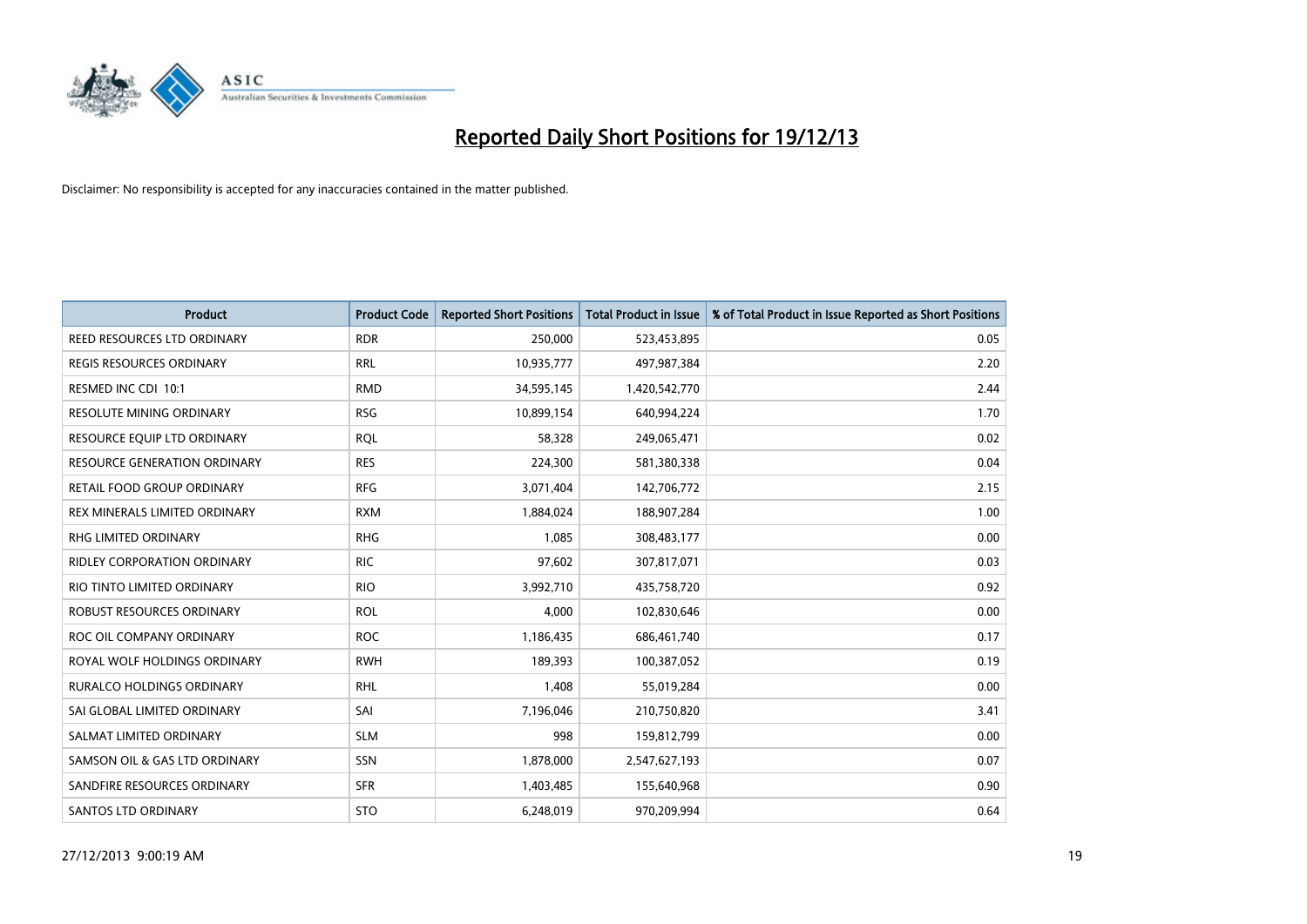

| <b>Product</b>                           | <b>Product Code</b> | <b>Reported Short Positions</b> | <b>Total Product in Issue</b> | % of Total Product in Issue Reported as Short Positions |
|------------------------------------------|---------------------|---------------------------------|-------------------------------|---------------------------------------------------------|
| SARACEN MINERAL ORDINARY                 | <b>SAR</b>          | 1,690,416                       | 595,263,186                   | 0.28                                                    |
| SCA PROPERTY GROUP STAPLED SECURITIES    | <b>SCP</b>          | 35,971,077                      | 648,628,320                   | 5.55                                                    |
| SEDGMAN LIMITED ORDINARY                 | <b>SDM</b>          | 294,072                         | 223,224,636                   | 0.13                                                    |
| SEEK LIMITED ORDINARY                    | <b>SEK</b>          | 13,165,083                      | 339,132,780                   | 3.88                                                    |
| SELECT HARVESTS ORDINARY                 | <b>SHV</b>          | 31,271                          | 57,815,720                    | 0.05                                                    |
| SENEX ENERGY LIMITED ORDINARY            | SXY                 | 11,648,336                      | 1,144,008,917                 | 1.02                                                    |
| SERVCORP LIMITED ORDINARY                | SRV                 | 528                             | 98,432,275                    | 0.00                                                    |
| SERVICE STREAM ORDINARY                  | SSM                 | 100                             | 284,443,570                   | 0.00                                                    |
| SEVEN GROUP HOLDINGS ORDINARY            | <b>SVW</b>          | 4,338,018                       | 308,160,281                   | 1.41                                                    |
| SEVEN WEST MEDIA LTD ORDINARY            | <b>SWM</b>          | 7,539,938                       | 999,160,872                   | 0.75                                                    |
| SIGMA PHARMACEUTICAL ORDINARY            | <b>SIP</b>          | 5,238,233                       | 1,125,275,419                 | 0.47                                                    |
| SILEX SYSTEMS ORDINARY                   | <b>SLX</b>          | 2,667,916                       | 170,297,752                   | 1.57                                                    |
| SILVER CHEF LIMITED ORDINARY             | <b>SIV</b>          | 9,226                           | 29,333,629                    | 0.03                                                    |
| SILVER LAKE RESOURCE ORDINARY            | <b>SLR</b>          | 18,083,985                      | 437,594,758                   | 4.13                                                    |
| SIMS METAL MGMT LTD ORDINARY             | SGM                 | 9,832,516                       | 204,434,248                   | 4.81                                                    |
| SINGAPORE TELECOMM. CHESS DEPOSITARY INT | SGT                 | 3,927,645                       | 157,696,918                   | 2.49                                                    |
| SINO GAS ENERGY ORDINARY                 | <b>SEH</b>          | 317,897                         | 1,453,304,154                 | 0.02                                                    |
| SIRIUS RESOURCES NL ORDINARY             | <b>SIR</b>          | 9,154,934                       | 261,930,167                   | 3.50                                                    |
| SIRTEX MEDICAL ORDINARY                  | <b>SRX</b>          | 447,302                         | 56,108,439                    | 0.80                                                    |
| SKILLED GROUP LTD ORDINARY               | <b>SKE</b>          | 3,753,980                       | 233,871,364                   | 1.61                                                    |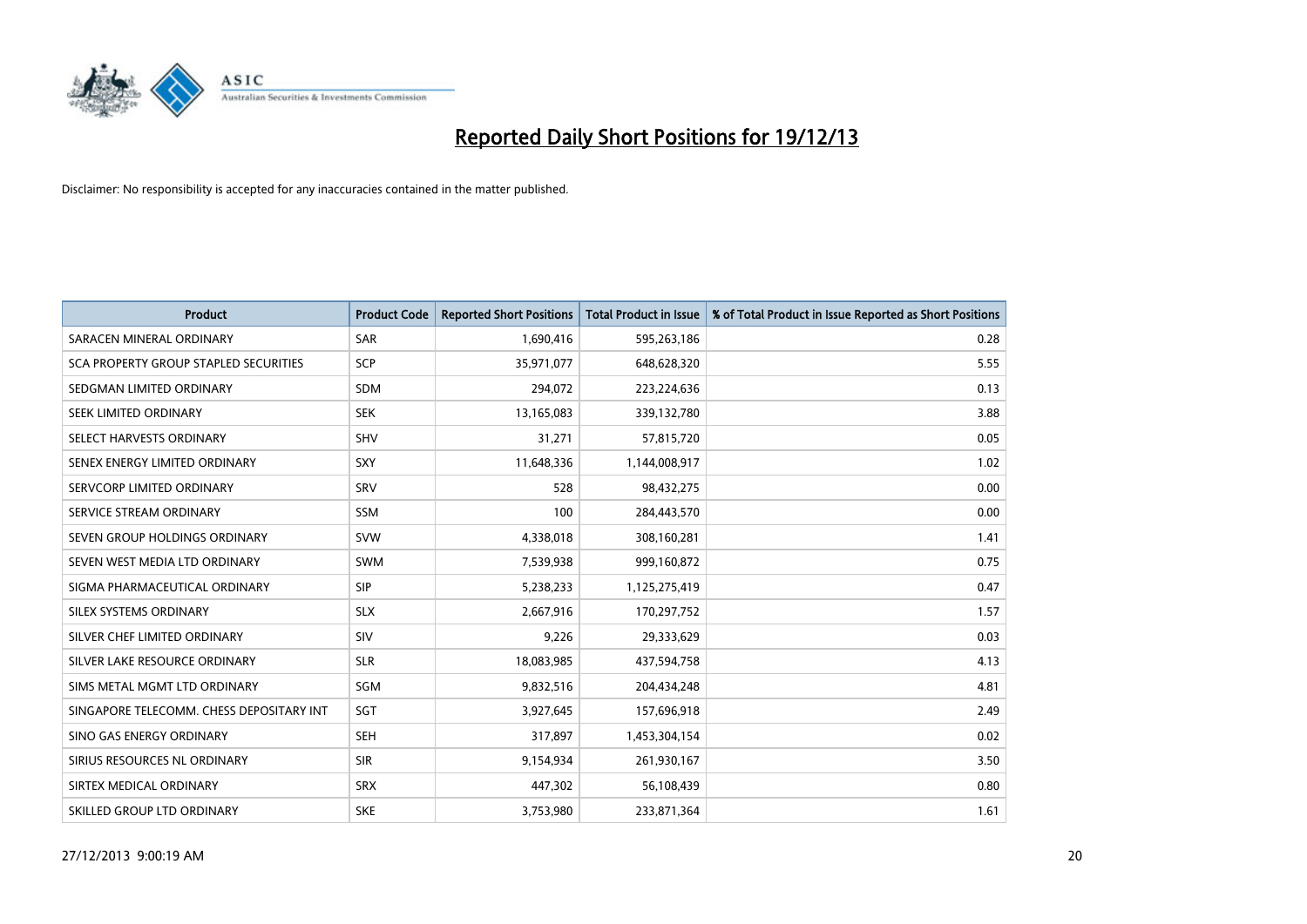

| <b>Product</b>                           | <b>Product Code</b> | <b>Reported Short Positions</b> | <b>Total Product in Issue</b> | % of Total Product in Issue Reported as Short Positions |
|------------------------------------------|---------------------|---------------------------------|-------------------------------|---------------------------------------------------------|
| SKY NETWORK ORDINARY                     | <b>SKT</b>          | 103,696                         | 389,139,785                   | 0.03                                                    |
| SKYCITY ENT GRP LTD ORDINARY             | <b>SKC</b>          | 154,896                         | 580,016,676                   | 0.03                                                    |
| <b>SLATER &amp; GORDON ORDINARY</b>      | SGH                 | 32,300                          | 202,481,656                   | 0.02                                                    |
| SMS MANAGEMENT, ORDINARY                 | <b>SMX</b>          | 4,194,674                       | 70,099,763                    | 5.98                                                    |
| SONIC HEALTHCARE ORDINARY                | <b>SHL</b>          | 4,762,810                       | 400,613,556                   | 1.19                                                    |
| SOUL PATTINSON (W.H) ORDINARY            | SOL                 | 94,122                          | 239,395,320                   | 0.04                                                    |
| SOUTH BOULDER MINES ORDINARY             | <b>STB</b>          |                                 | 128,027,826                   | 0.00                                                    |
| SP AUSNET STAPLED SECURITIES             | SPN                 | 48,624,451                      | 3,376,325,523                 | 1.44                                                    |
| SPARK INFRASTRUCTURE STAPLED NOTE & UNIT | SKI                 | 49,239,192                      | 1,326,734,264                 | 3.71                                                    |
| SPDR 200 FUND ETF UNITS                  | <b>STW</b>          | 129,165                         | 44,478,688                    | 0.29                                                    |
| SPDR 200 RESOURCES ETF UNITS             | <b>OZR</b>          | 66,188                          | 1,501,132                     | 4.41                                                    |
| SPDR SMALL ORDS ETF UNITS                | SSO                 | 199,018                         | 800,855                       | 24.85                                                   |
| SPECIALTY FASHION ORDINARY               | <b>SFH</b>          | 50,001                          | 192,236,121                   | 0.03                                                    |
| ST BARBARA LIMITED ORDINARY              | <b>SBM</b>          | 21,551,664                      | 488,074,077                   | 4.42                                                    |
| STARPHARMA HOLDINGS ORDINARY             | SPL                 | 14,091,045                      | 284,574,948                   | 4.95                                                    |
| STEADFAST GROUP LTD ORDINARY             | SDF                 | 1,151,644                       | 500,971,408                   | 0.23                                                    |
| STHN CROSS MEDIA ORDINARY                | <b>SXL</b>          | 2,643,960                       | 705,099,800                   | 0.37                                                    |
| STOCKLAND UNITS/ORD STAPLED              | SGP                 | 8,593,866                       | 2,305,750,747                 | 0.37                                                    |
| STRAITS RES LTD. ORDINARY                | SRQ                 | 31,522                          | 1,164,150,159                 | 0.00                                                    |
| STRIKE ENERGY LTD ORDINARY               | <b>STX</b>          | 5,000                           | 706,519,664                   | 0.00                                                    |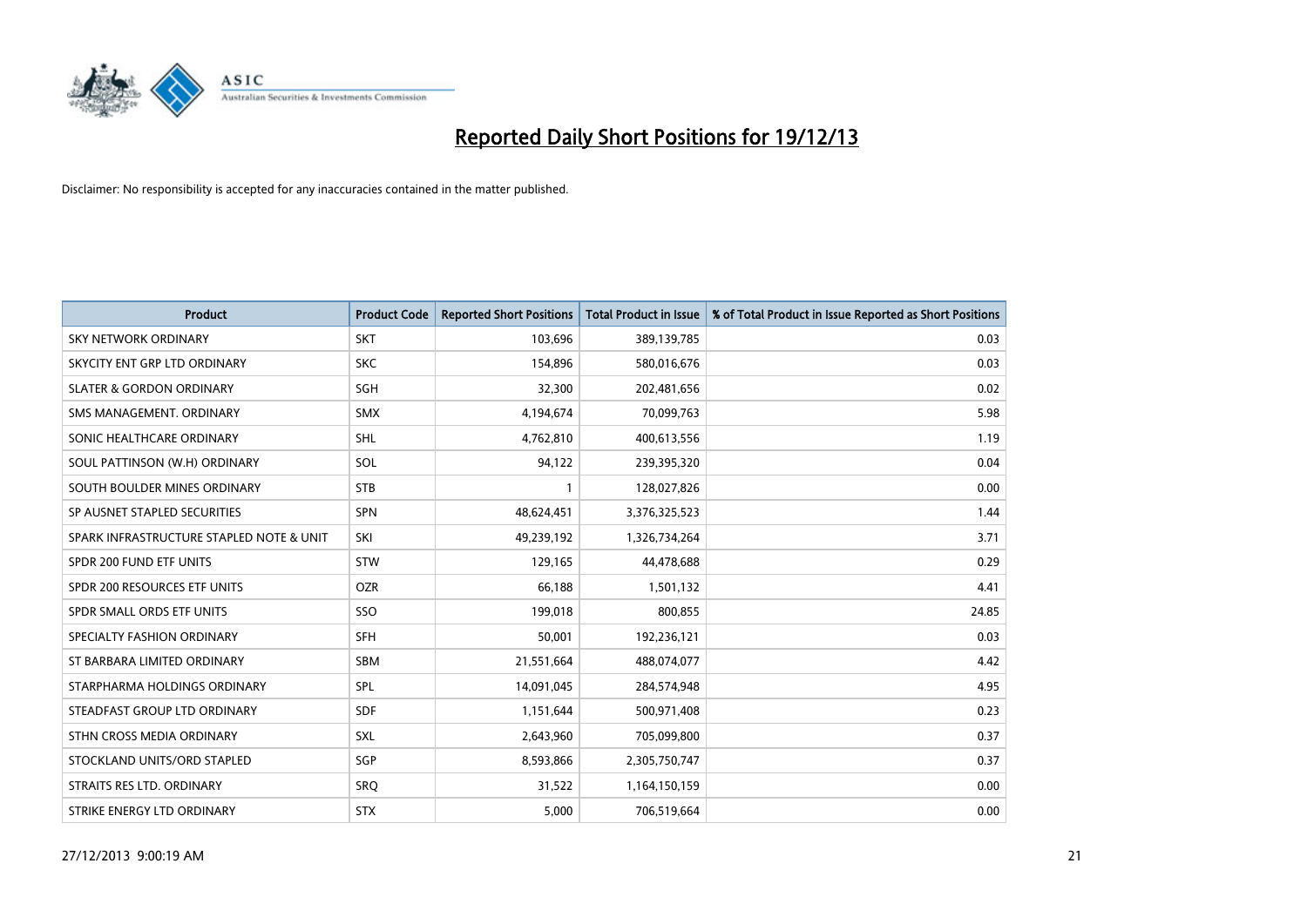

| <b>Product</b>                     | <b>Product Code</b> | <b>Reported Short Positions</b> | <b>Total Product in Issue</b> | % of Total Product in Issue Reported as Short Positions |
|------------------------------------|---------------------|---------------------------------|-------------------------------|---------------------------------------------------------|
| <b>STW COMMUNICATIONS ORDINARY</b> | SGN                 | 623,570                         | 403,828,512                   | 0.15                                                    |
| SUNCORP GROUP LTD ORDINARY         | <b>SUN</b>          | 4,324,569                       | 1,286,600,980                 | 0.34                                                    |
| SUNDANCE ENERGY ORDINARY           | <b>SEA</b>          | 306,442                         | 463,173,668                   | 0.07                                                    |
| SUNDANCE RESOURCES ORDINARY        | SDL                 | 51,428,953                      | 3,073,110,985                 | 1.67                                                    |
| SUNLAND GROUP LTD ORDINARY         | <b>SDG</b>          | 70,068                          | 181,710,087                   | 0.04                                                    |
| SUPER RET REP LTD ORDINARY         | SUL                 | 1,038,192                       | 196,731,620                   | 0.53                                                    |
| SYD AIRPORT STAPLED US PROHIBIT.   | <b>SYD</b>          | 25,639,941                      | 2,194,322,759                 | 1.17                                                    |
| SYRAH RESOURCES ORDINARY           | <b>SYR</b>          | 2,475,114                       | 148,410,123                   | 1.67                                                    |
| TABCORP HOLDINGS LTD ORDINARY      | <b>TAH</b>          | 19,998,449                      | 754,274,706                   | 2.65                                                    |
| <b>TANAMI GOLD NL ORDINARY</b>     | <b>TAM</b>          | 500,001                         | 587,548,523                   | 0.09                                                    |
| TAP OIL LIMITED ORDINARY           | <b>TAP</b>          | 249,520                         | 241,608,606                   | 0.10                                                    |
| TASSAL GROUP LIMITED ORDINARY      | <b>TGR</b>          | 31,717                          | 146,507,029                   | 0.02                                                    |
| <b>TATTS GROUP LTD ORDINARY</b>    | <b>TTS</b>          | 10,982,631                      | 1,417,117,821                 | 0.77                                                    |
| <b>TECHNOLOGY ONE ORDINARY</b>     | <b>TNE</b>          | 5,055                           | 307,551,455                   | 0.00                                                    |
| TELECOM CORPORATION ORDINARY       | <b>TEL</b>          | 9,329,700                       | 1,824,150,788                 | 0.51                                                    |
| TELSTRA CORPORATION. ORDINARY      | <b>TLS</b>          | 16,177,765                      | 12,443,074,357                | 0.13                                                    |
| TEN NETWORK HOLDINGS ORDINARY      | <b>TEN</b>          | 152,264,245                     | 2,586,970,845                 | 5.89                                                    |
| TERANGA GOLD CORP CDI 1:1          | <b>TGZ</b>          | 3,819                           | 171,110,480                   | 0.00                                                    |
| TFS CORPORATION LTD ORDINARY       | <b>TFC</b>          | 86,797                          | 282,157,408                   | 0.03                                                    |
| THE REJECT SHOP ORDINARY           | <b>TRS</b>          | 2,236,353                       | 28,826,248                    | 7.76                                                    |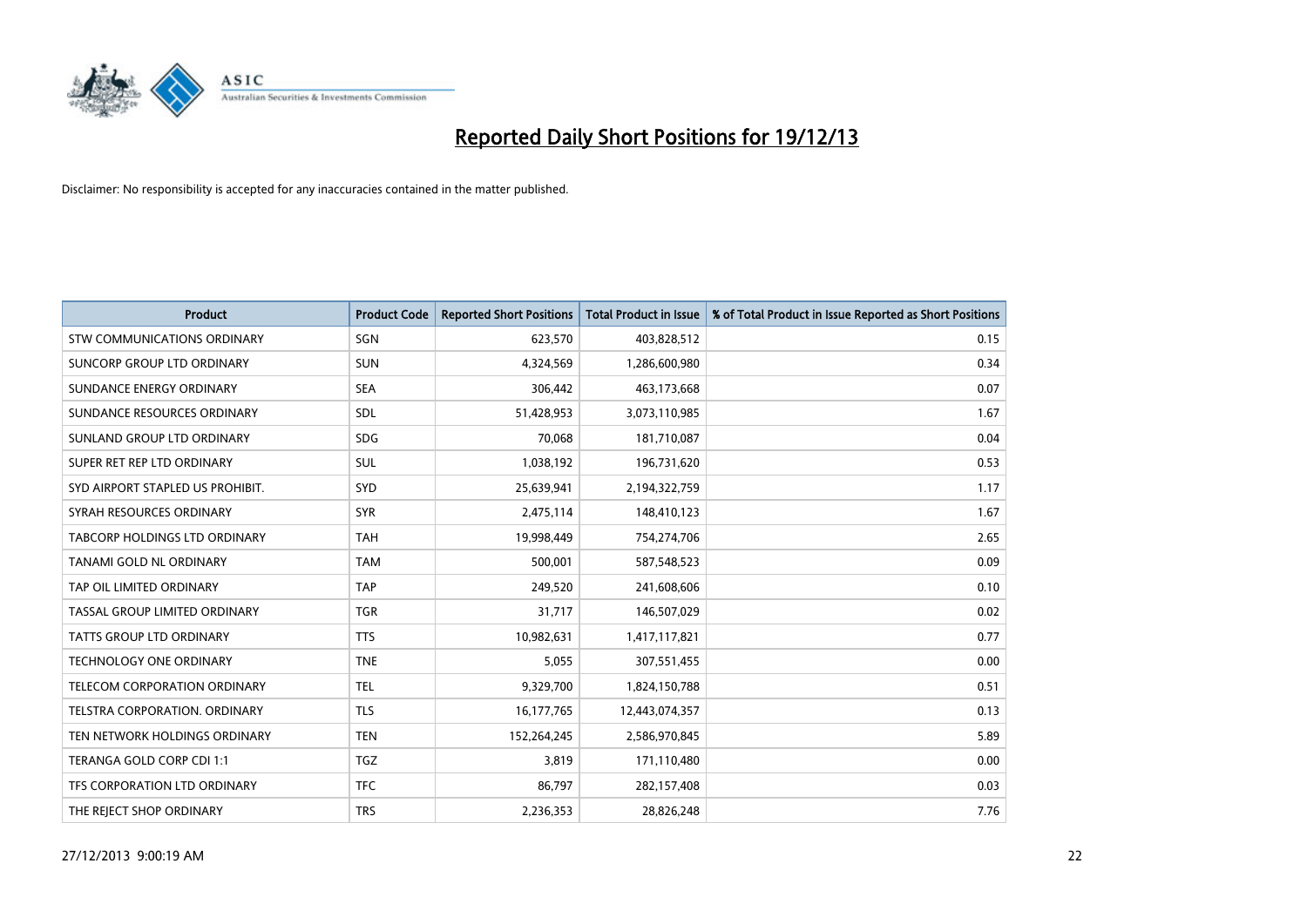

| <b>Product</b>                        | <b>Product Code</b> | <b>Reported Short Positions</b> | <b>Total Product in Issue</b> | % of Total Product in Issue Reported as Short Positions |
|---------------------------------------|---------------------|---------------------------------|-------------------------------|---------------------------------------------------------|
| THORN GROUP LIMITED ORDINARY          | <b>TGA</b>          | 16,812                          | 148,897,155                   | 0.01                                                    |
| TIGER RESOURCES ORDINARY              | <b>TGS</b>          | 1,797,219                       | 777,520,269                   | 0.23                                                    |
| TITAN ENERGY SERVICE ORDINARY         | <b>TTN</b>          | 100,092                         | 48,866,894                    | 0.20                                                    |
| TOLL HOLDINGS LTD ORDINARY            | <b>TOL</b>          | 27,789,879                      | 717,133,875                   | 3.88                                                    |
| TORO ENERGY LIMITED ORDINARY          | <b>TOE</b>          | 139,845                         | 1,489,883,453                 | 0.01                                                    |
| TOX FREE SOLUTIONS ORDINARY           | <b>TOX</b>          | 2,010,963                       | 133,242,359                   | 1.51                                                    |
| TPG TELECOM LIMITED ORDINARY          | <b>TPM</b>          | 1,686,339                       | 793,808,141                   | 0.21                                                    |
| TRADE ME GROUP ORDINARY               | <b>TME</b>          | 586,157                         | 396,261,129                   | 0.15                                                    |
| <b>TRANSFIELD SERVICES ORDINARY</b>   | <b>TSE</b>          | 38,976,646                      | 512,457,716                   | 7.61                                                    |
| TRANSPACIFIC INDUST, ORDINARY         | <b>TPI</b>          | 24,075,411                      | 1,578,563,490                 | 1.53                                                    |
| TRANSURBAN GROUP TRIPLE STAPLED SEC.  | TCL                 | 951,633                         | 1,486,013,648                 | 0.06                                                    |
| <b>TREASURY GROUP ORDINARY</b>        | <b>TRG</b>          | 19,099                          | 23,070,755                    | 0.08                                                    |
| TREASURY WINE ESTATE ORDINARY         | <b>TWE</b>          | 33,256,889                      | 647,227,144                   | 5.14                                                    |
| TROY RESOURCES LTD ORDINARY           | <b>TRY</b>          | 428,160                         | 168,486,562                   | 0.25                                                    |
| TWENTY-FIRST FOX INC A NON-VOTING CDI | <b>FOXLV</b>        | 875,643                         | 8,513,648                     | 10.29                                                   |
| TWENTY-FIRST FOX INC B VOTING CDI     | <b>FOX</b>          | 371,795                         | 212,815,026                   | 0.17                                                    |
| UGL LIMITED ORDINARY                  | UGL                 | 20,043,071                      | 166,511,240                   | 12.04                                                   |
| UNILIFE CORPORATION CDI 6:1           | <b>UNS</b>          | 2,933,987                       | 275,144,340                   | 1.07                                                    |
| <b>UXC LIMITED ORDINARY</b>           | <b>UXC</b>          | 966,173                         | 320,551,687                   | 0.30                                                    |
| VEDA GROUP LTD ORDINARY               | <b>VED</b>          | 173,332                         | 842,055,406                   | 0.02                                                    |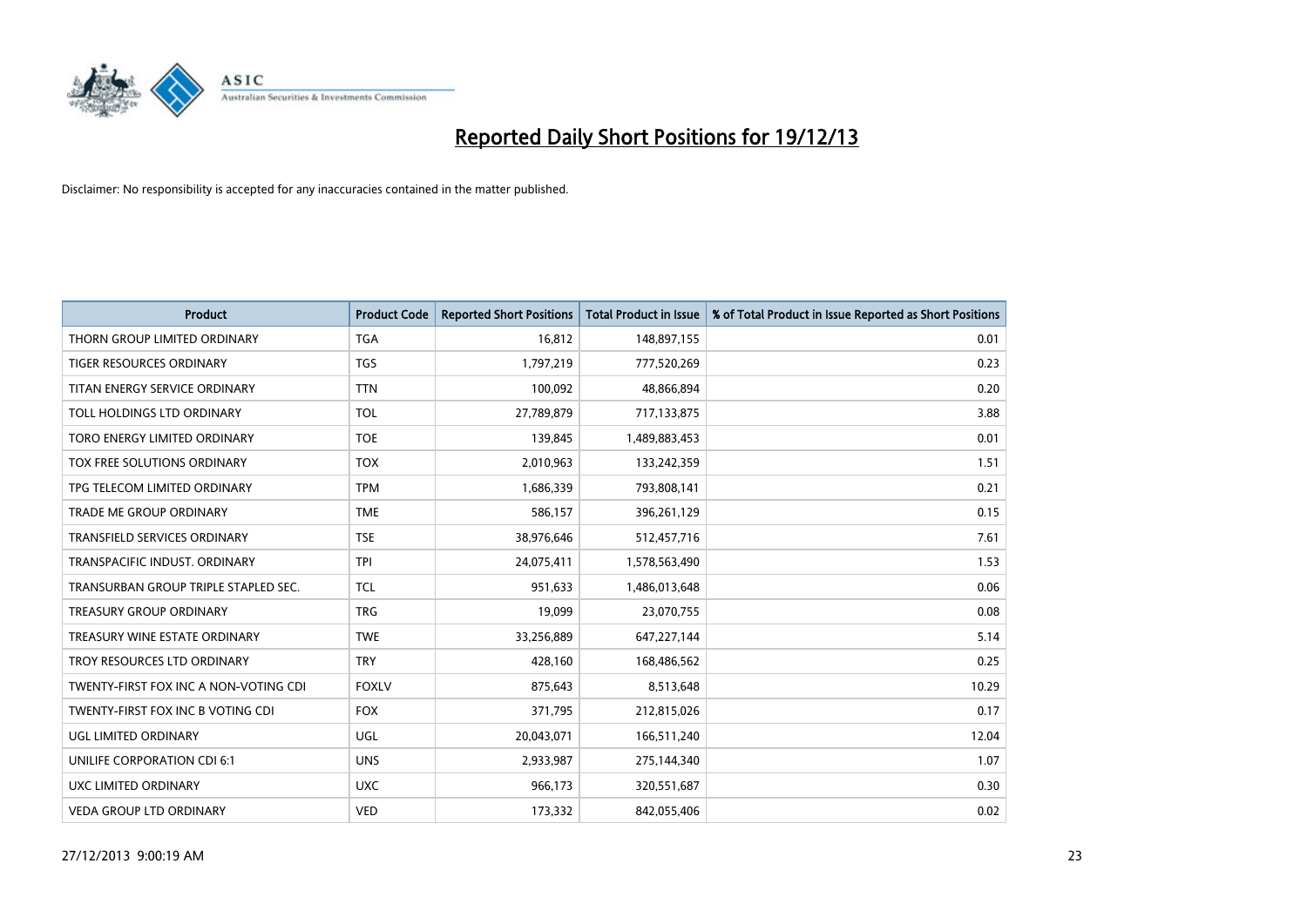

| <b>Product</b>                       | <b>Product Code</b> | <b>Reported Short Positions</b> | <b>Total Product in Issue</b> | % of Total Product in Issue Reported as Short Positions |
|--------------------------------------|---------------------|---------------------------------|-------------------------------|---------------------------------------------------------|
| <b>VENTURE MINERALS ORDINARY</b>     | <b>VMS</b>          | 193,000                         | 287,320,170                   | 0.07                                                    |
| <b>VILLAGE ROADSHOW LTD ORDINARY</b> | <b>VRL</b>          | 362,915                         | 159,493,510                   | 0.23                                                    |
| <b>VIRGIN AUS HLDG LTD ORDINARY</b>  | <b>VAH</b>          | 121,505,620                     | 3,514,807,839                 | 3.46                                                    |
| VIRTUS HEALTH LTD ORDINARY           | <b>VRT</b>          | 581,938                         | 79,536,601                    | 0.73                                                    |
| VISION EYE INSTITUTE ORDINARY        | <b>VEI</b>          | 2,224,450                       | 160,759,740                   | 1.38                                                    |
| <b>VOCATION LTD ORDINARY</b>         | <b>VET</b>          | 7,397,430                       | 200,000,000                   | 3.70                                                    |
| <b>VOCUS COMMS LTD ORDINARY</b>      | VOC                 | 191,793                         | 80,779,125                    | 0.24                                                    |
| WARRNAMBOOL CHEESE ORDINARY          | <b>WCB</b>          | 39,999                          | 55,969,511                    | 0.07                                                    |
| <b>WATPAC LIMITED ORDINARY</b>       | <b>WTP</b>          | 2,843                           | 184,332,526                   | 0.00                                                    |
| WEBIET LIMITED ORDINARY              | <b>WEB</b>          | 1,994,486                       | 79,397,959                    | 2.51                                                    |
| <b>WESFARMERS LIMITED ORDINARY</b>   | <b>WES</b>          | 4,057,766                       | 1,143,274,951                 | 0.35                                                    |
| <b>WESTERN AREAS LTD ORDINARY</b>    | <b>WSA</b>          | 24,088,063                      | 196,862,806                   | 12.24                                                   |
| WESTERN DESERT RES. ORDINARY         | <b>WDR</b>          | 2,409,015                       | 498,831,910                   | 0.48                                                    |
| WESTFIELD GROUP ORD/UNIT STAPLED SEC | <b>WDC</b>          | 6,747,859                       | 2,113,501,814                 | 0.32                                                    |
| WESTFIELD RETAIL TST UNIT STAPLED    | <b>WRT</b>          | 27,555,567                      | 2,979,214,029                 | 0.92                                                    |
| <b>WESTPAC BANKING CORP ORDINARY</b> | <b>WBC</b>          | 19,335,596                      | 3,109,048,309                 | 0.62                                                    |
| WHITE ENERGY COMPANY ORDINARY        | <b>WEC</b>          | 10,463                          | 322,974,494                   | 0.00                                                    |
| <b>WHITEHAVEN COAL ORDINARY</b>      | <b>WHC</b>          | 61,465,661                      | 1,025,692,710                 | 5.99                                                    |
| WIDE BAY AUST LTD ORDINARY           | <b>WBB</b>          | 18,307                          | 36,238,600                    | 0.05                                                    |
| WINDIMURRA VANADIUM ORDINARY         | <b>WVL</b>          | 20,461                          | 19,284,366                    | 0.11                                                    |